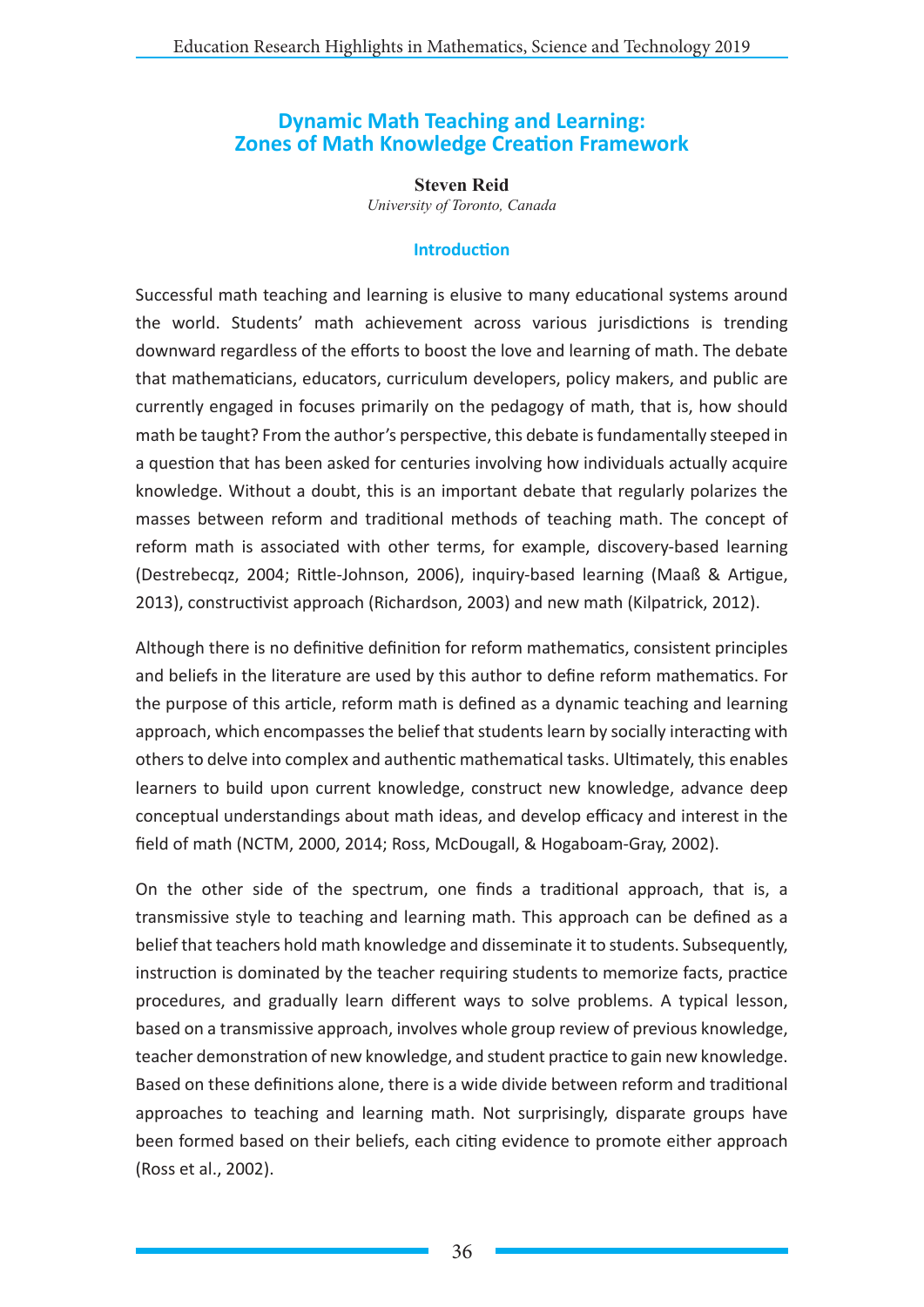For several decades, the National Council of Teachers of Mathematics (NCTM) has advocated for reform math (NCTM, 1989, 2000, 2014). Regardless of continued efforts to implement reform math, NCTM reports limited progress. The council identifies several challenges that still exist such as heavily relying on learning procedures at the expense of understanding the conceptual foundations of the procedures (NCTM, 2014). In addition to NCTM, other organizations also proclaim the importance of reform math (Ontario Association for Mathematics Education, 2017). For example, the Ontario Association for Mathematics Education (OAME) is a strong advocate of reform math pedagogy. As part of OAME's vision for teaching and learning math, it highlights the importance of building communities of math learners in which students are dynamic participants in inquiry. Students are not merely recipients of knowledge, but rather they actively create math knowledge in a social context by asking questions and exploring their understandings (OAME, 2017). The social construction of knowledge is foundational to a dynamic approach to teaching and learning math, as well as a tenet of reform principles. Without question, past, current, and future efforts to promote knowledge creation in math classrooms is at a contentious crossroad, which presents opportunities and pitfalls for policy makers and teachers.

As jurisdictions around the world continue to investigate opportunities to promote competencies in math, the *Zones of Math Knowledge Creation Framework* is presented in this paper for consideration and further research. The foundational underpinning of this framework offers a perspective of why many educational districts have not actualized the gains in math that were strategically planned. To promote growth in the areas of student understanding and appreciation of math, teachers' personal math identities (PMIs), as well as their teaching and learning approaches implemented in classrooms must be contemplated and analyzed. When teachers' PMI increases and their willingness to engage in dynamic teaching and learning approaches advances, an *Optimal Zone* of math knowledge creation can be attained by individuals and ultimately by educational systems.

Although the framework introduced in this paper is not jurisdictionally dependent, Ontario's efforts to support math instruction in classrooms over a decade and a half are explored to offer readers a context. The importance of math to policy makers was highlighted in 2004 by the introduction of Ontario's Literacy and Numeracy Secretariat (LNS). Although literacy and numeracy were espoused as being equal priorities provincially, teachers questioned the focus on math compared to literacy … "There is such a focus on literacy and such support for literacy, numeracy is on the back burner" (Canadian Language and Literacy Research Network, 2009, p. 63).

In 2016, math was again identified as a priority in the province through the Renewed Math Strategy (RMS), which included requirements such as sixty minutes of protected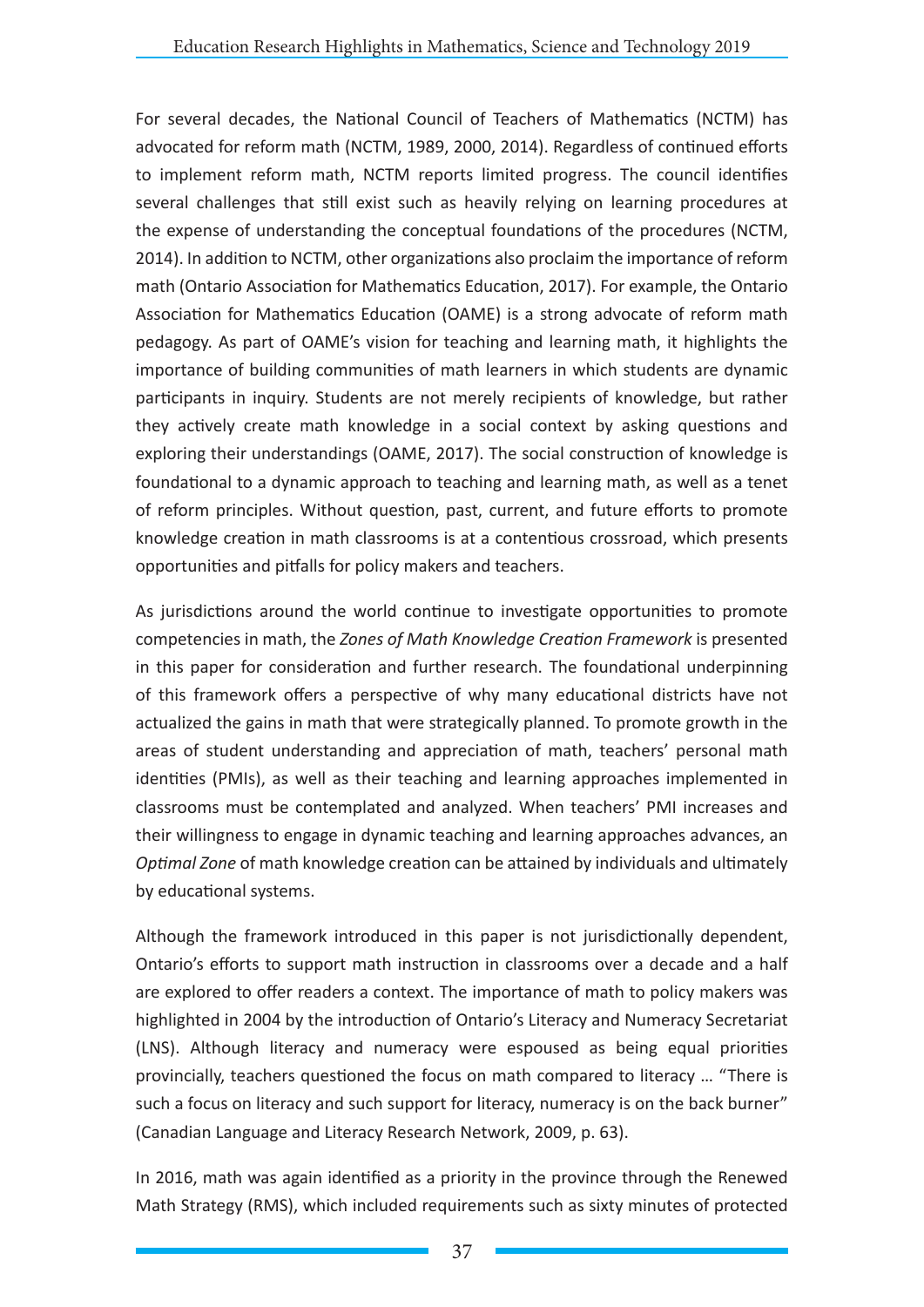math learning time each day in elementary classrooms, as well as resources for both elementary and secondary systems, e.g., math lead teachers, professional learning opportunities for teachers and principals (Zegarac, 2016). Improving student achievement in the area of math was again identified as a priority by the Government of Ontario in 2017, as there was a commitment to review policies involving curriculum and assessment to ensure that students acquire the transferable skills necessary for the future workforce (Office of the Premier, 2017).

The focus on math became a priority when Ontario's provincial and international assessments demonstrated insignificant gains and actually declined over the years in some cases. Ontario assessments in math are administered through the Education Quality and Accountability Office (EQAO) at grades 3, 6, and 9. Over a span of a decade (2009–2018), results of Ontario students achieving the provincial standard dropped by 14 percentage points (63% to 49%) in grade 6 and 9 percentage points (70% to 61%) in grade 3 (Education, Quality and Accountability Office, 2018a).

At the secondary level, two assessments are provided in grade 9 based on the course of study, applied or academic. In general, students enrolled in applied courses are primarily destined for college, i.e., career-orientated institutions offering diplomas or certificates, whereas students in academic courses are most likely to have a university pathway, i.e., degree granting institutions (Reid & Reid, 2017; James & Turner, 2017). The provincial results for applied and academic assessments remained fairly static during this same time. The percentage of students achieving the provincial standard in the applied level courses is in the mid 40s, while percentage of students achieving the provincial standard in academic math courses is in the mid 80s (EQAO, 2018b). The significant achievement gap between the two courses is of concern for a variety of reasons. One major issue is the overrepresentation of students in applied courses whom are from equity-seeking groups, including: low socio-economic status communities (Hamlin & Cameron, 2015), Black students (James & Turner, 2017), and students with special education needs (EQAO, 2018b).

Ontario is currently in the midst of proclaiming a *back to the basics* approach to teaching and learning math. In Ontario's Plan for the People (Fedeli, 2018), the government claims a need to end discovery math (i.e., reform math) due to the decline in provincial large-scale assessment scores … "A discovery-based learning environment does not teach students the fundamentals of basic math" (p. 78). However, large-scale Ontario assessment results have clearly identified that grade 3 and 6 students demonstrate higher achievement in the area of basic math skills requiring simple recall of content knowledge. These same students have more difficulty with math that requires them to apply their knowledge or demonstrate critical thinking (EQAO, 2019). With forthcoming changes to Ontario's math curriculum, along with new teacher education certification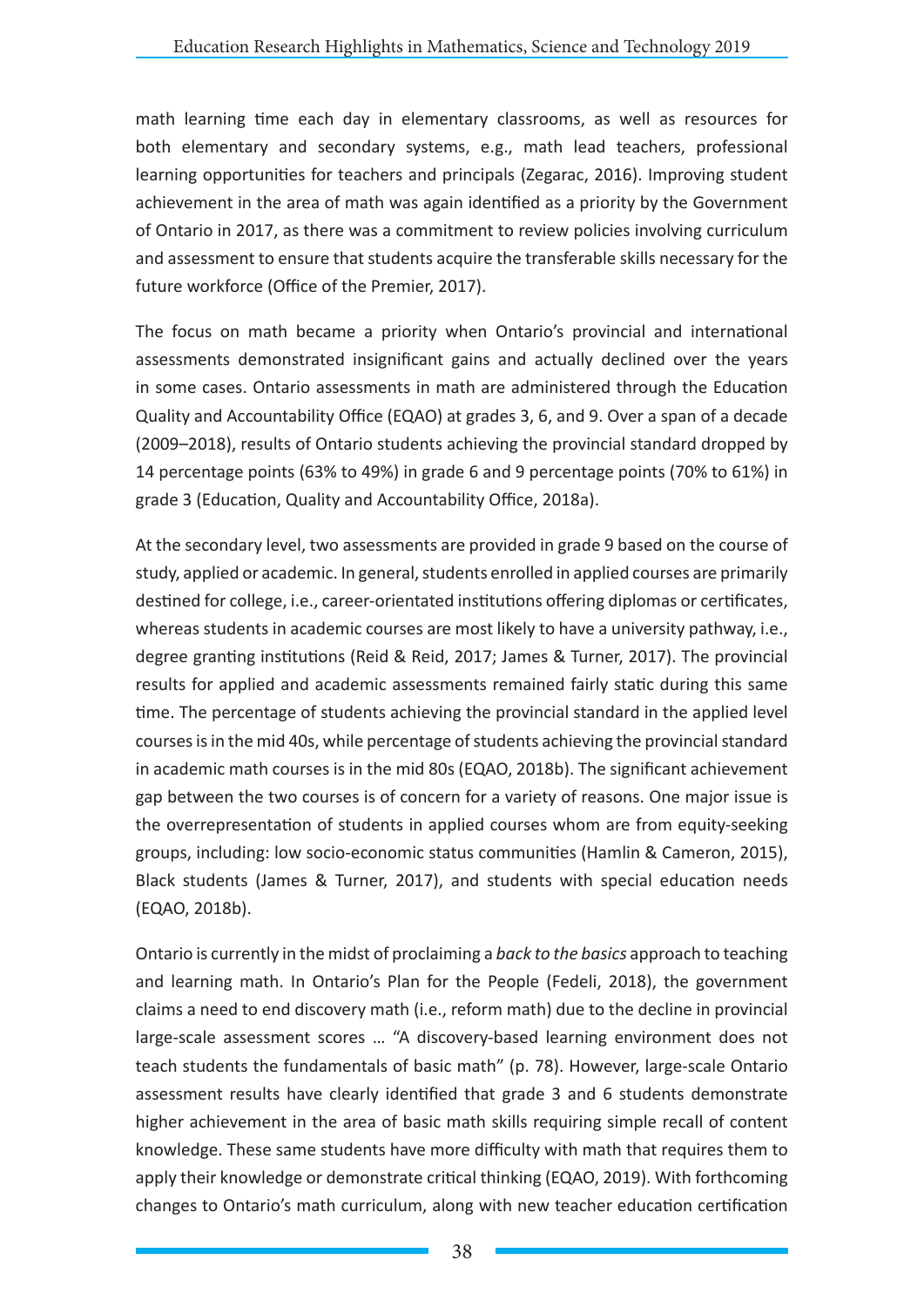requirements in the area of math proficiency (Ontario Ministry of Education, 2019), the landscape of math education in this province is poised to dramatically change for years to come.

### **Literature Review**

Many teachers tend to equate some of the factual aspects of math with a need to engage students in repetitive practice without conceptual understanding of the computations themselves (Boaler, 2019). Bruce (2007) considered why a traditional model of teaching math that "focused on basic computational procedures" continues to be commonplace in classrooms (p. 2). She purports that the greatest challenge many teachers face when embracing reform practices is that most teachers never experienced this model of teaching as students themselves (Bruce, 2005). Researchers also suggest that the absence of reform math is resultant from teachers' lack of content knowledge within this subject area (Reid & Reid, 2017; Ponte & Chapman, 2008). "Teachers who do not themselves know a subject well are not likely to have the knowledge they need to help students learn this content" (Ball et al., 2008, p. 404). As any future state of math teaching and learning is envisioned, it is necessary to explore the following areas of theory and research: reform and traditional models of math instruction, math knowledge, math identity, and knowledge creation.

### **Reform and Traditional Models of Math Instruction**

At the core of reform math is a focus on understanding math at a conceptual level through problem-solving opportunities that involve connections across math ideas. This constructivist approach to knowledge creation has led to changes in curriculum and textbooks, as well as fueled debate regarding how to best teach math (Baker et al., 2010). In fact, this debate is often referred to as the *Math Wars* (Ross et al., 2002; Schoenfeld, 2004). As with most debates, the positions are juxtaposed and identified as dialectics (White-Fredette, 2010). The counterpoint to reform math is a traditional approach to instruction. In this transmissive model, the learning of math is viewed as highly sequential and achieved when the teacher transmits knowledge to their students in order to be practiced and memorized. This rote learning approach does little in the way of allowing students to undertake problems in innovative ways, nor apply skills to unfamiliar problems (Baker et al., 2010; Mann, 2006). Regardless of the philosophical conceptions of how to teach math, any attempts to change instructional practice on a large-scale will necessitate professional learning that is collaborative and connected to teachers' classrooms (Bruce, Esmonde, Ross, Dookie, & Beatty, 2010).

Many researchers argue that, despite attempts to support change in math instruction over the years, envisioned transformation has been largely missing (Haeck, Lefebvre, & Merrigan, 2014; Hiebert et al., 2005; Marshall, 2006). Studies illustrate how reform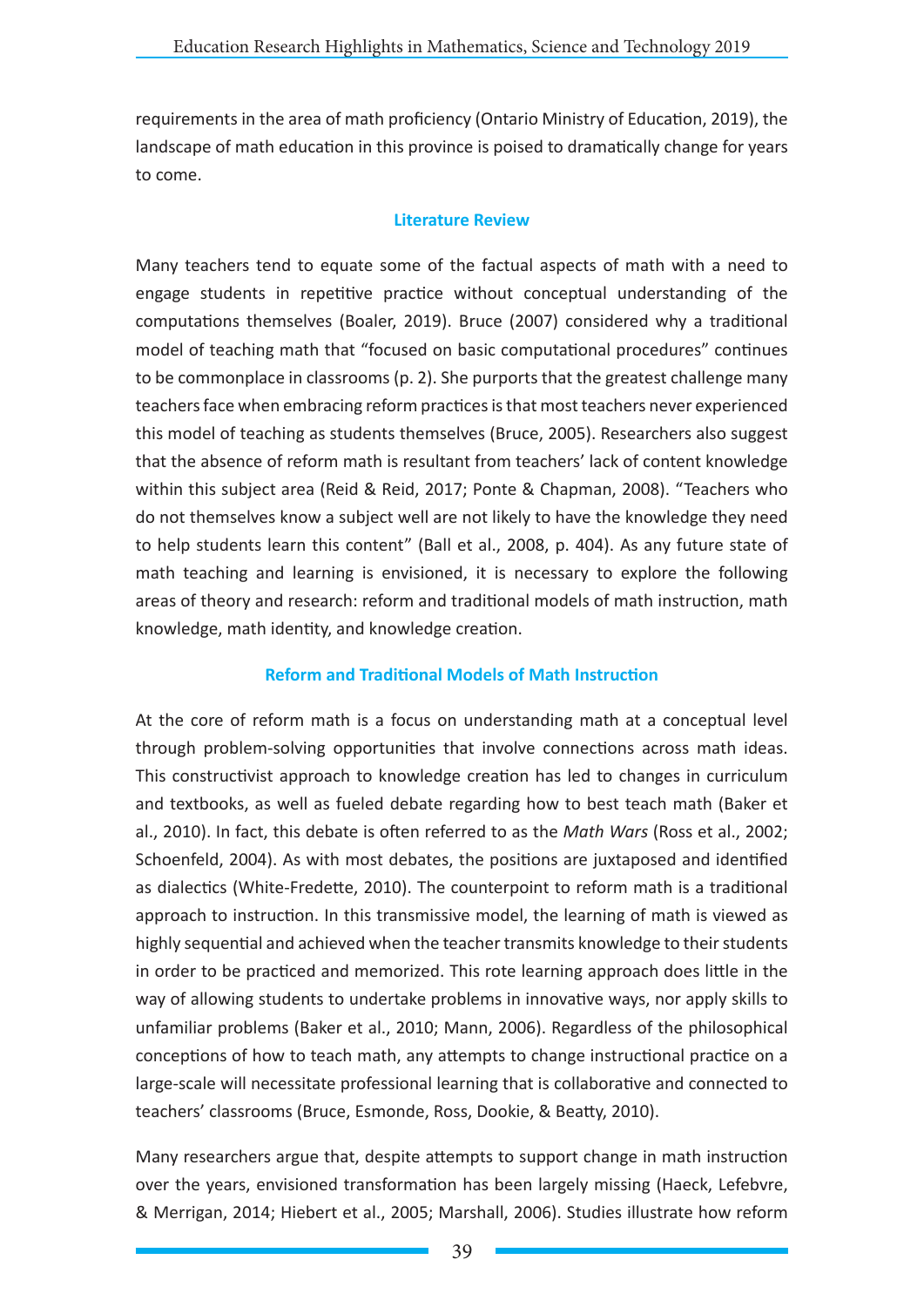recommendations are regularly executed superficially or abandoned altogether (Ross et al., 2002). Charalambous and Philippou (2010) suggest that teachers who are comfortable in teaching math through transmissive methods often have more concerns about reform math. Specifically, teachers may lack confidence in their abilities to successfully implement complex teaching practices, as well as fear the potential of creating complicated learning situations for students who often struggle in math.

Moreover, when implementing instructional practices that are unfamiliar, Spillane (2005) gives evidence that teachers are less likely to reach out to their peers for support in math than in literacy. Wide sweeping transformation is complex and demanding for any system. However, for reform math, the challenges are heightened due in part to teachers' lack of content knowledge, fears of the unknown impacts on students, as well as fears of being vulnerable to one's peers.

### **Math Knowledge**

For teachers to effectively create dynamic math teaching and learning environments, it requires a robust knowledge of math. Researchers have classified different types of knowledge that teachers must possess to successfully teach math (Ball et al., 2008). These types of knowledge include math knowledge for teaching (MKT), as well as a subset called math content knowledge (MCK). MCK is defined as the basic math knowledge required for an individual to be regarded as mathematically literate in society (Reid & Reid, 2017). Without MCK, teachers are often unable to make informed instructional decisions based on the needs of students (Lui & Bonner, 2016).

Additionally, teachers require deep conceptual understandings to implement effective teaching and learning strategies in support of students' learning of math (Ball et al., 2008; Ma, 1999; Thames & Ball, 2010). For Ball et al. (2008), the conceptualization of MKT involves teachers' knowledge of basic math content, conceptual understanding of the content, understanding of their own students and the math curriculum, as well as a math pedagogy. Silverman and Thompson (2008) also propose a framework for envisioning MKT in which teachers must possess a deep understanding of math ideas. This conceptual knowledge enables them to anticipate how students might understand and think about the ideas and design learning opportunities for students to develop math ideas and make connections to other ideas.

Researchers have signalled the importance of conceptual understanding of math to help students make conceptually-based connections and support the understanding of algorithms (Reid & Reid, 2017; Boaler, 2019; Ponte & Chapman, 2008; Thames & Ball, 2010), as well as make instructional decisions in the moment based on student interactions with the concepts (Mason & Davis, 2013). Therefore, a strong foundation of MCK is essential for teachers to develop the necessary skillset to support students in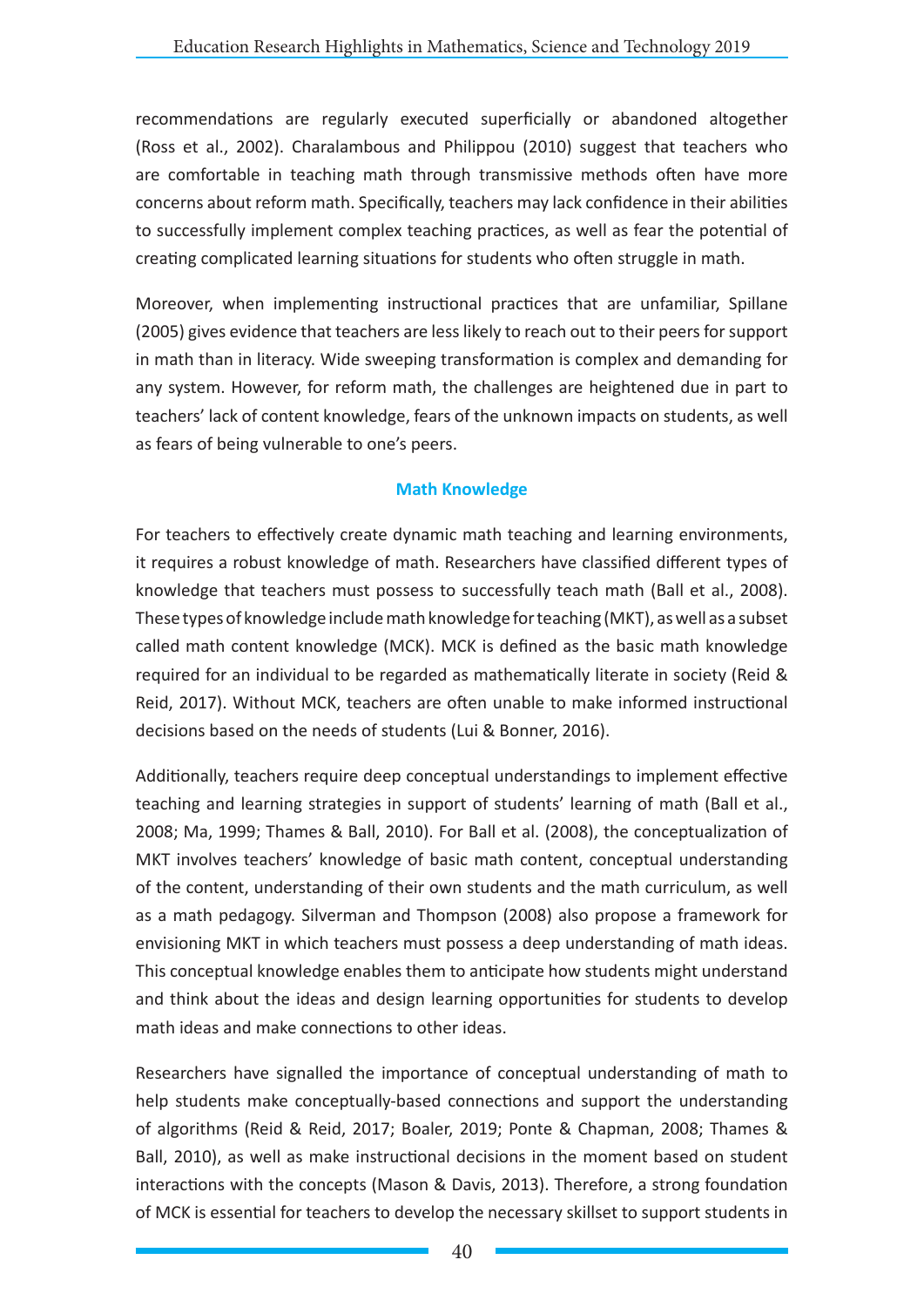developing conceptual understandings, facilitate math discourse, and promote problem solving (Reid & Reid, 2017; Reid, Reid, & Hewitt, 2018; Hill et al., 2016). Without a concerted effort to develop MCK, attempts to build the capacities of teacher's MKT are undoubtedly compromised.

The relationship between procedural and conceptual understanding plays a significant role as teachers work to develop their own MCK and MKT (Boaler, 2019; Hill & Ball, 2009). Procedural knowledge is defined as understanding how to employ an array of actions, rules, or algorithms to answer certain types of math questions (Hiebert, 1992; McCormick, 1997). All too often, teachers' personal experiences as math students involve an over reliance on algorithms (Reid & Reid, 2017; Bruce, 2005; Lui & Bonner, 2016). This dependency has been observed in preservice teachers with low levels of MCK (Thanheiser et al., 2014).

There is no doubt that algorithms offer efficiencies to quickly carry out computations, however, the algorithms are often not easily understood intuitively, and at times counterintuitive (Bartell, Webel, Bowen & Dyson, 2012; Philipp, 2008). Developing procedural proficiency alone, without a deeper understanding of why the procedures are followed, presents issues of retention over time (Bransford, Brown, & Cocking, 1999; Hiebert et al., 2003) and discourages students from seeking out the conceptual underpinnings of the math ideas (Hiebert, 1999; Hiebert et al., 1996). Additionally, NCTM (2014) promotes procedural fluency as advanced flexibility of math ideas to deeply understand the appropriate procedures to use to effectively solve problems. This type of fluency develops through problem-solving that fortifies abilities to reason, communicate, and justify, as well as build MCK. Ultimately, dynamic approaches to teaching and learning involves both conceptual understanding and procedural fluency.

### **Math Identity**

The *math identity* of a teacher encompasses how one views their own mathematical abilities. A teacher's math identity is influenced by personal experiences with math learning, how others view their math skills, prior math achievement, content knowledge, levels of math anxiety and efficacy, as well as gender, race, and socioeconomic status. Researchers suggest that strong math identities are associated with higher levels of achievement (Cass, Hazari, Cribbs, & Sonnert, 2011; McGee & Martin, 2011). Regrettably, the divide between strong and weak math identities has long been associated with key sociocultural factors such as gender, race, and socioeconomic status.

Over the years, the field of math has been recognized for its part in sifting and sorting students with long lasting effects. Those who excel at math can access various careers including the science, technology, engineering, and mathematics (STEM) fields; while others find doors to post-secondary STEM pathways closed due to lack of access to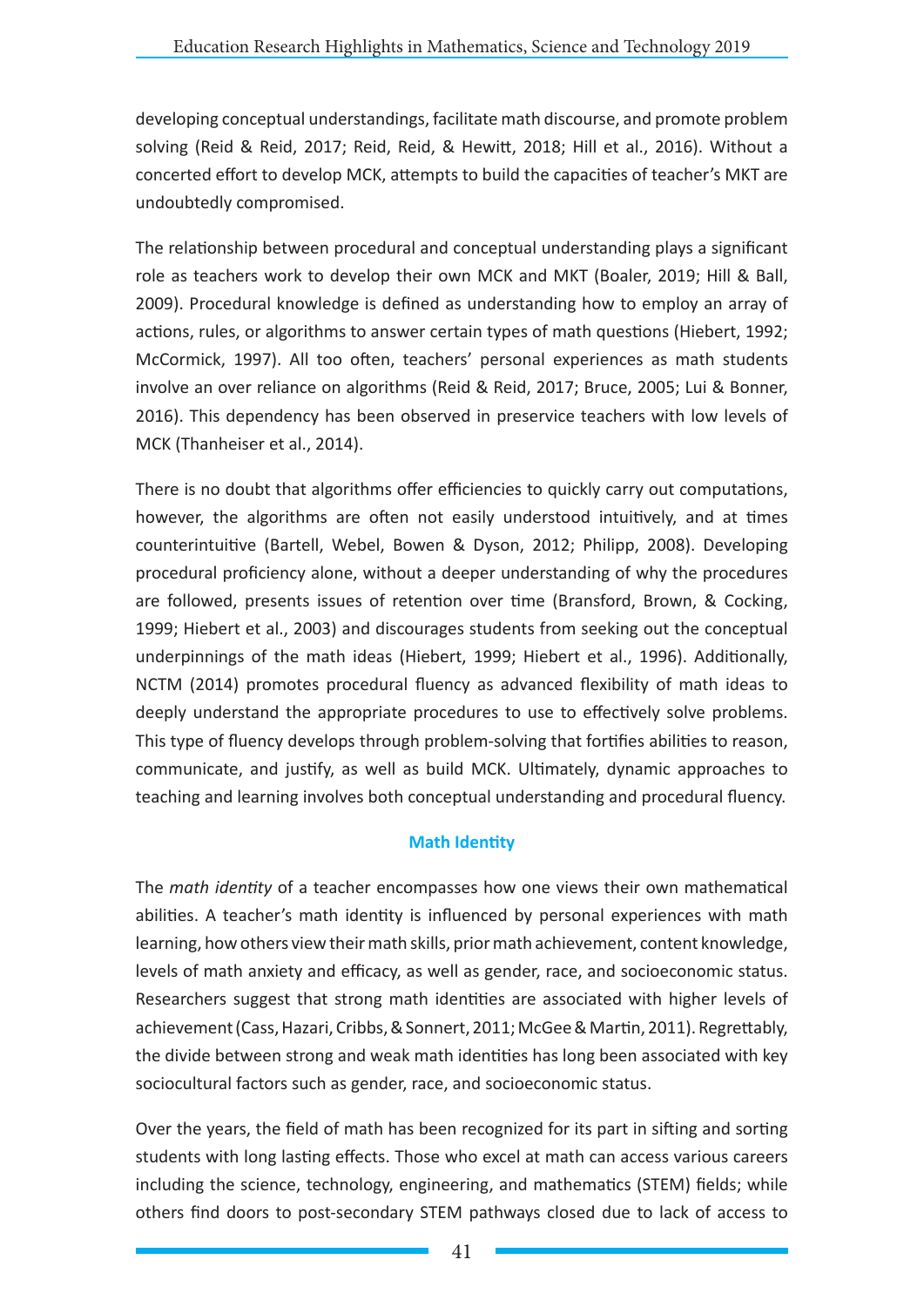senior high school math and science courses (Blickenstaff, 2005; Wang, 2013), or face pressure to enrol in less challenging courses (Smyth & McArdle, 2004). Researchers have highlighted systemic issues such as significant gender and race gaps in STEM fields (National Science Foundation, 2011), beginning with higher percentages of marginalized students dropping out of senior math courses in secondary school (Wei, Lenz, & Blackorby, 2013). Studies have also demonstrated that racialized women are threatened by negative stereotypes, which dissuade them from STEM trajectories, as well as coping with their own low self-efficacy in these fields (Duran, Lopex, & Hughes, 2015; Gunderson et al., 2013). If the field of STEM or even math alone was used as a litmus test for societal equity, results unfortunately suggest a long road ahead to close systemic gaps.

A teacher's math identity is not static as all identities continue to be socially constructed and negotiated (Azmitia, Sye, & Radmacher, 2008). The theory of intersectionality presents insights into the interrelationship of an individual's social identities (Crenshaw, 1989). This intersectionality allows researchers and educators to consider math through the identities of individuals and groups, as well as the ongoing challenges presented due to stereotypes based on race, gender, and socioeconomic status. For instance, females have long underperformed in various math fields, especially in societies where gender parity has not made gains (Else-Quest, Hyde, & Linn, 2010; Guiso, Monte, Sapienza, & Zingales, 2008). Of most importance is that people live through one or more intersecting stereotypes. These stereotypes exist in one's own beliefs or the beliefs of others.

The fear of confirming a negative stereotype through action or personal feature has been recognized as stereotype threat (Steele 1992, 1997). These stereotypes include beliefs that certain racial groups are not suited for the field of math (Steele & Aronson, 1995; Tine & Gotlieb, 2013); girls are not predisposed to be as good at math as boys (Tomasetto, Alparone, & Cadinu, 2011); or those from low-socioeconomic environments are not equipped to succeed in higher levels of math (Tine & Gotlieb, 2013). Adverse effects on math performance are further compounded when negative stereotypes intersect (Brown & Leaper, 2010; Tine & Gotlieb, 2013).

Another threat to one's math identity involves the model minority myth, that is, the belief that certain races are better positioned for success. As a group, Asians are commonly perceived as being proficient in math and science (Lee, 1996; Wong & Halgin, 2006). At first glance, this might appear to have positive ramifications, however, the model minority myth can result in fears of not living up to the myth and ultimately lowering math and science outcomes (Cheryan & Bodenhausen, 2000). It quickly becomes evident that the intersectionality of one's math identity is not only complex, it is consistently reinforced or challenged by societal beliefs and expectations.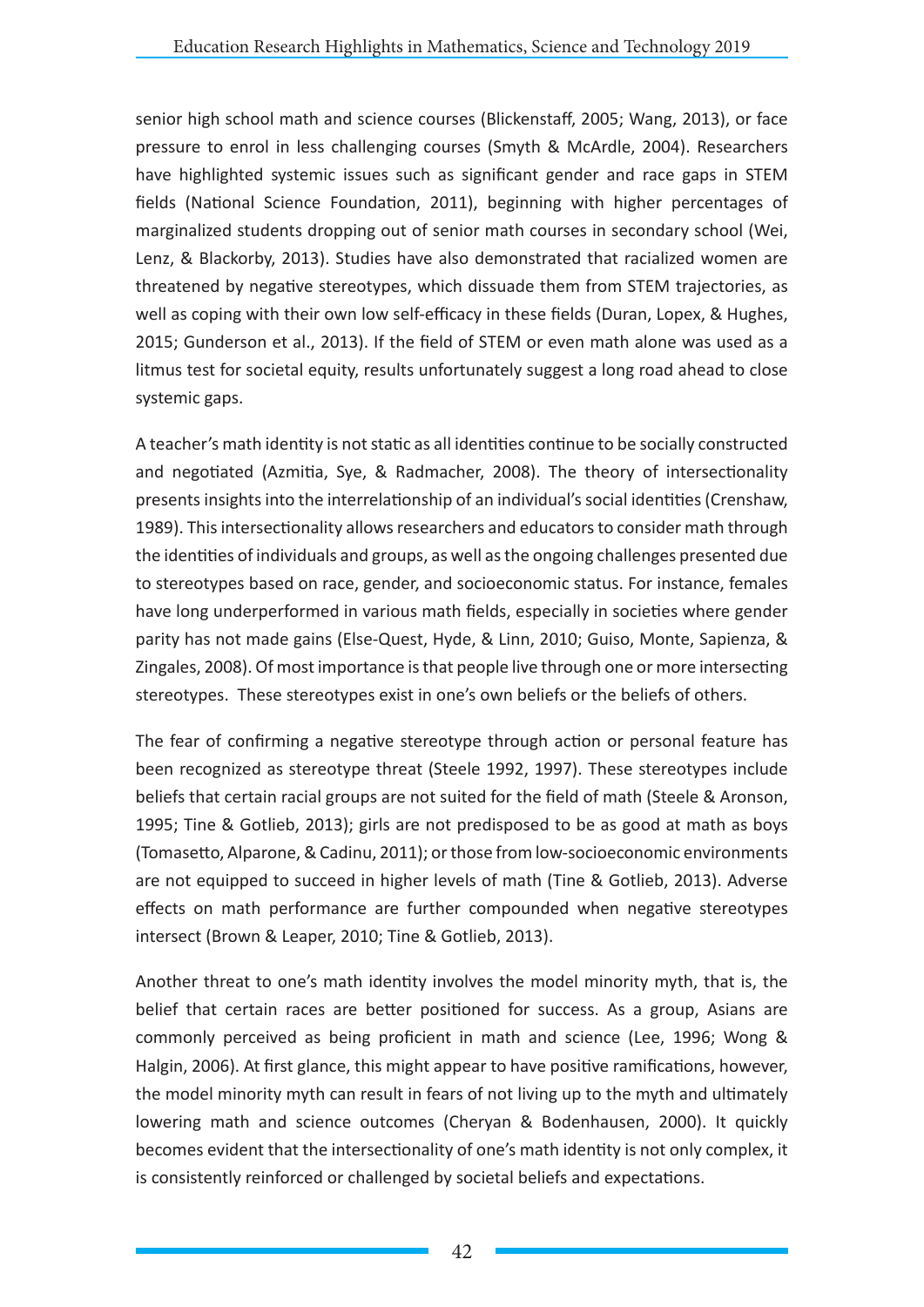The constructs of math efficacy and math anxiety influence how math is conceptualized, approached, and taught, each influencing one's math identity. Bandura's (1977, 1986, 1997) research on teacher efficacy is founded on the theory of social learning. As part of self-efficacy, teacher efficacy is essentially the personal conceptions of one's own teaching abilities (Enochs, Smith, & Huinker, 2000). Teacher efficacy in the area of math can influence teachers' efforts in the classroom, perceived impact on student learning, reactions to disappointment, and how stress is encountered (Swackhamer, Koellner, Basile, & Kimbrough, 2009). The promotion of teacher efficacy is correlated with instructional choices and readiness to attempt new strategies (Swars, Daane, & Giesen, 2006).

Positive influences on instructional practices in the classroom also attribute to decreases in math anxiety in teachers (Vinson, 2001), as well as math achievement (Beilock, Gunderson, Ramirez, & Levine, 2010). According to Vinson (2001), math anxiety is an emotional feeling of nervousness that individuals may possess about their limited understanding of math. High levels of math anxiety influence the instructional choices that teachers make in the classroom, most often emulating transmissive approaches such as high levels of lecture style teaching, reliance on textbooks, memorization of rules, practice of basic skills, and low-level worksheets instead of rich problem-solving activities (Finlayson, 2014). Moreover, teachers with anxiety connected to teaching math are correlated with lower math achievement in students (Hadley & Dorward, 2011). This interplay between math anxiety, efficacy, and instructional choices may further amplify a vicious cycle observed in math education, one in which dynamic teaching and learning practices are superseded by transmissive teaching approaches (Reid & Reid, 2017).

### **Knowledge Creation**

Knowledge creation is defined as the process of interpreting information based on the context and understandings of individuals and groups for the action of mind or body (Nonaka & Takeuchi, 1995). This process of creating knowledge is a foundational component of the social experiences that occur in dynamic math teaching and learning environments. Social learning happens internally within the individual as well as by observing and interacting with others (Bandura, 1962). A conscious awareness can develop in an individual about how learning occurs (Derry & Murphy, 1986; White & Mitchell, 1994), a process called metacognition, which includes *learning how to learn* (Smith, 1982) or *cognition about cognition* (Flavel, 1985).

In Ontario, metacognition is generally defined as students being able to monitor their own learning and develop a capacity to reflect on classroom experiences to support continued learning. Metacognition via reflections on personal thought processes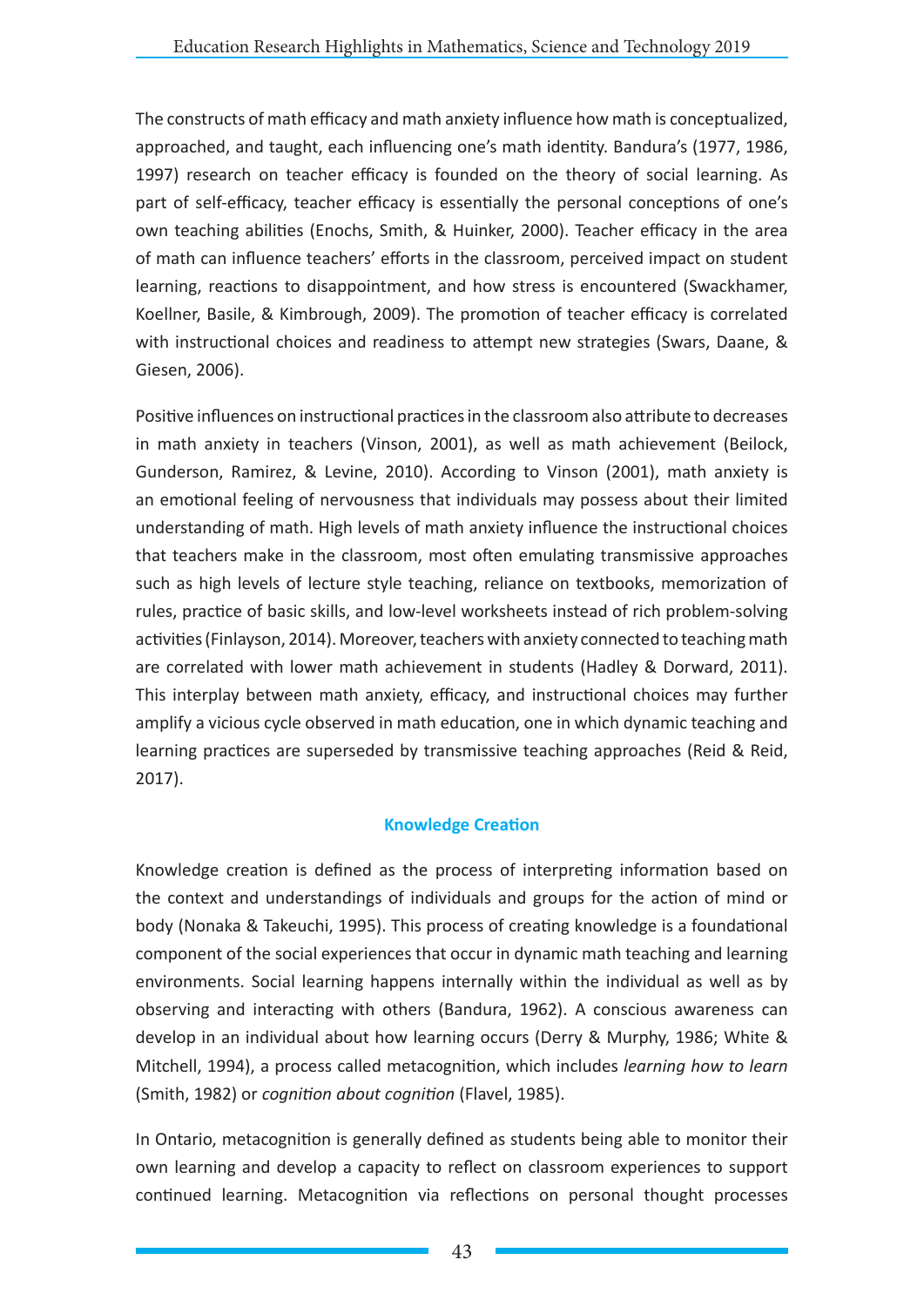through problem solving and investigations is one of seven mathematical processes expected in every elementary and secondary math classroom (OME, 2005a, 2005b). Notably, a reform approach to teaching and learning is woven throughout the Ontario math curriculums, which promotes students to use their knowledge, think critically, and nurture an enjoyment in math. In alignment with NCTM's (2014) reform approach, the Ontario curriculum also prioritizes students' reflection on thinking, their own and that of others, in order to create math knowledge that is internalized and deeply conceptualized.

When examining learning in math classrooms, knowledge creation is realized when students embrace productive struggle in which they work on problems that are not easily solved (Hiebert & Grouws, 2007; Warshauer, 2014). Further, students engage in tasks that encourage varied and purposeful discourse (Hufferd-Ackles, Fuson, & Gamoran-Sherin, 2004; Lester, 2007) and problems with multiple entry points and solution strategies in order to develop flexibility in understanding of math ideas (Leikin, 2013; Rittle-Johnson & Star, 2009).

The role of the teacher involves decisions that are made continually, and these decisions rely on a knowledge base developed over years within and beyond the educational environment. Polanyi (1962) identifies these two forms of knowledge as tacit and explicit. Tacit knowledge includes knowledge that individuals rely on daily but have a difficult time explaining definitively. This internal knowledge allows an individual to perform many tasks without consciously thinking about the specific actions taken. Alternatively, explicit knowledge is identified as knowledge that is easily externalized and shared with others without difficulty. As teachers gain experience in facilitating the learning of math, teachers' minds are available for deeper thinking about misconceptions that students might encounter, how students might answer a particular problem, as well as making connections between math concepts, representations, and procedures. If teachers' tacit knowledge is based on limited MCK, including their own misconceptions or inaccurate understandings, these errors can negatively affect decision-making and instructional interactions with students. It therefore becomes critical for teachers to consistently reflect on their understandings and practices, exploring explicit knowledge and exposing tacit knowledge in order to create new knowledge for math teaching.

### **Zones of Math Knowledge Creation Framework**

The *Zones of Math Knowledge Creation Framework* includes approaches to math teaching and learning while connecting to teachers' personal math identities (see Figure 1). Deconstruction of the framework unveils teachers' specific strengths and needs so professional learning opportunities can be tailored for improved MCK and MKT. The four zones take into account various constructs: reform and traditional math instruction,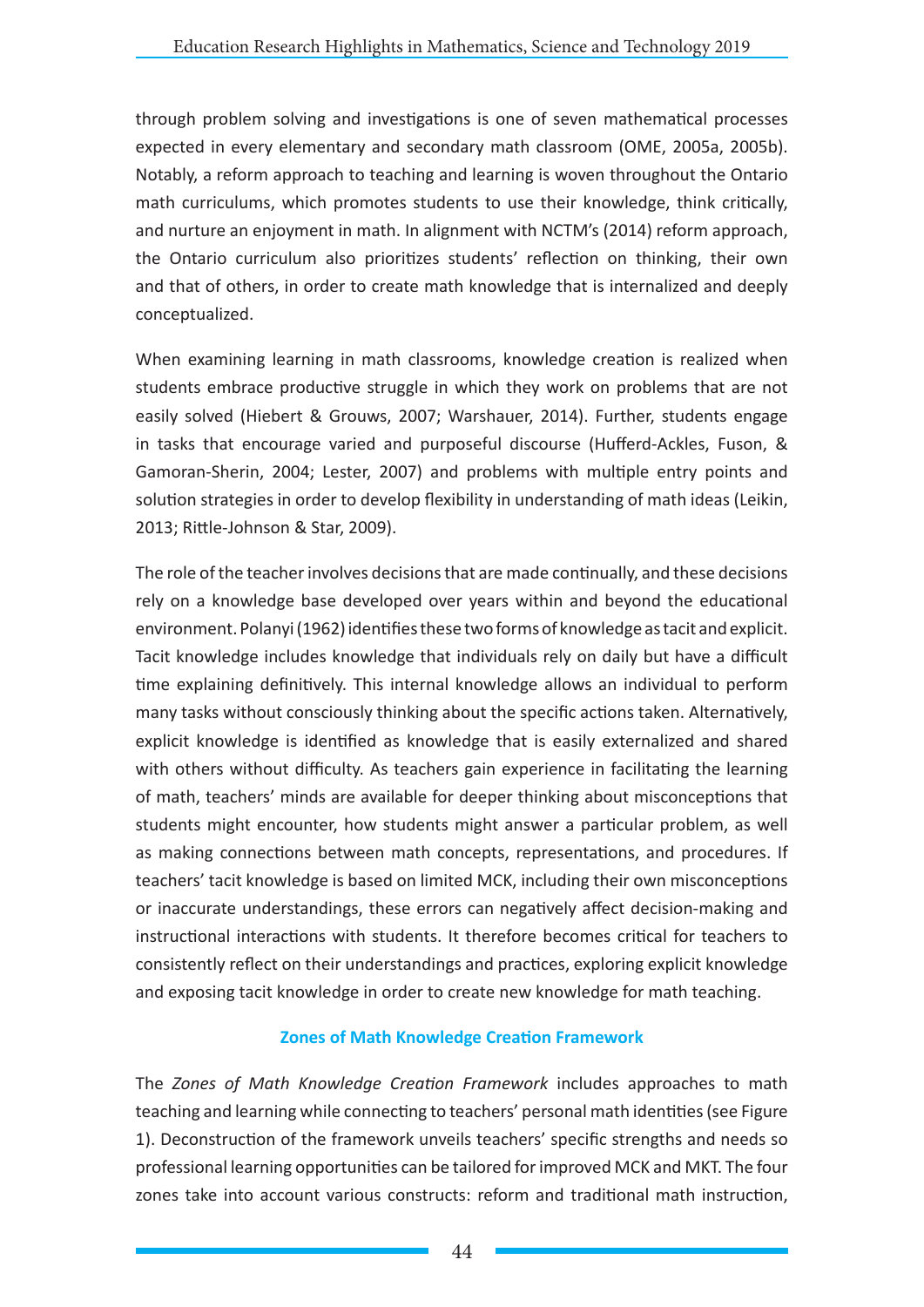math knowledge, math identity, and knowledge creation. As such, the *Zones of Math Knowledge Creation Framework* illuminates how knowledge creation materializes in math classrooms. Teachers bring to class each day their unique personal experiences with math, beliefs about their math abilities, levels of efficacy, anxiety towards math, as well as sociocultural factors. These important elements influence one's personal math identity (PMI).

As teachers plan their instructional approaches for math teaching and learning, PMI must be considered. A "one size fits all" approach to professional learning in math teaching will not be effective due to the unique PMI experiences teachers bring to the classroom. Hence, it would be unreasonable to expect each and every teacher to implement uniform instructional strategies without understanding teachers' current PMI. In fact, one size fits all approaches can be counter-productive in which outcomes could involve increased levels of math anxiety and superficial implementation of instructional practices.

Dynamic teaching and learning instruction provide environments for students to socially learn with one another. Knowledge creation is actualized when students engage in challenging and authentic mathematical tasks in efforts to reinforce their knowledge base, construct new knowledge, advance deep conceptual understandings, and develop efficacy and interest in math. In attempts to promote the *Optimal Zone* of math knowledge creation, a strategic, differentiated, and long-term approach to supporting the professional learning of teachers is necessary. To broadly consolidate this zone, large- and small-scale knowledge mobilization strategies are necessary to foster cultures of inquiry, trust, risk-taking, and learning (Reid, 2015).

| Dynamic                                               | Exploratory                                                                                                                                                                                                                                        | Optimal                                                                                                                                                                                                                                          |
|-------------------------------------------------------|----------------------------------------------------------------------------------------------------------------------------------------------------------------------------------------------------------------------------------------------------|--------------------------------------------------------------------------------------------------------------------------------------------------------------------------------------------------------------------------------------------------|
| <b>Teaching and Learning Approach</b><br>Transmissive | Exploratory Zone is experienced<br>when teachers with lower levels of<br>PMI investigate dynamic teaching<br>and learning approaches for<br>students to socially participate in<br>reflection, dialogue, and<br>conceptual learning of math ideas. | Optimal Zone is attained when<br>teachers with higher levels of PMI<br>facilitate dynamic teaching and<br>learning approaches for students<br>to socially engage deeply in<br>reflection, dialogue, and<br>conceptual learning of math ideas.    |
|                                                       | Launch<br>Launch Zone is adopted when<br>teachers with lower levels of PMI<br>implement instructional practices<br>that reflect the transmissive<br>approaches of teaching and<br>learning that they themselves<br>often experienced as students.  | Potential<br>Potential Zone is enacted when<br>teachers with higher levels of PMI<br>engage in transmissive approaches<br>to teaching and learning based on<br>beliefs that procedural math<br>knowledge transfers from teachers<br>to students. |

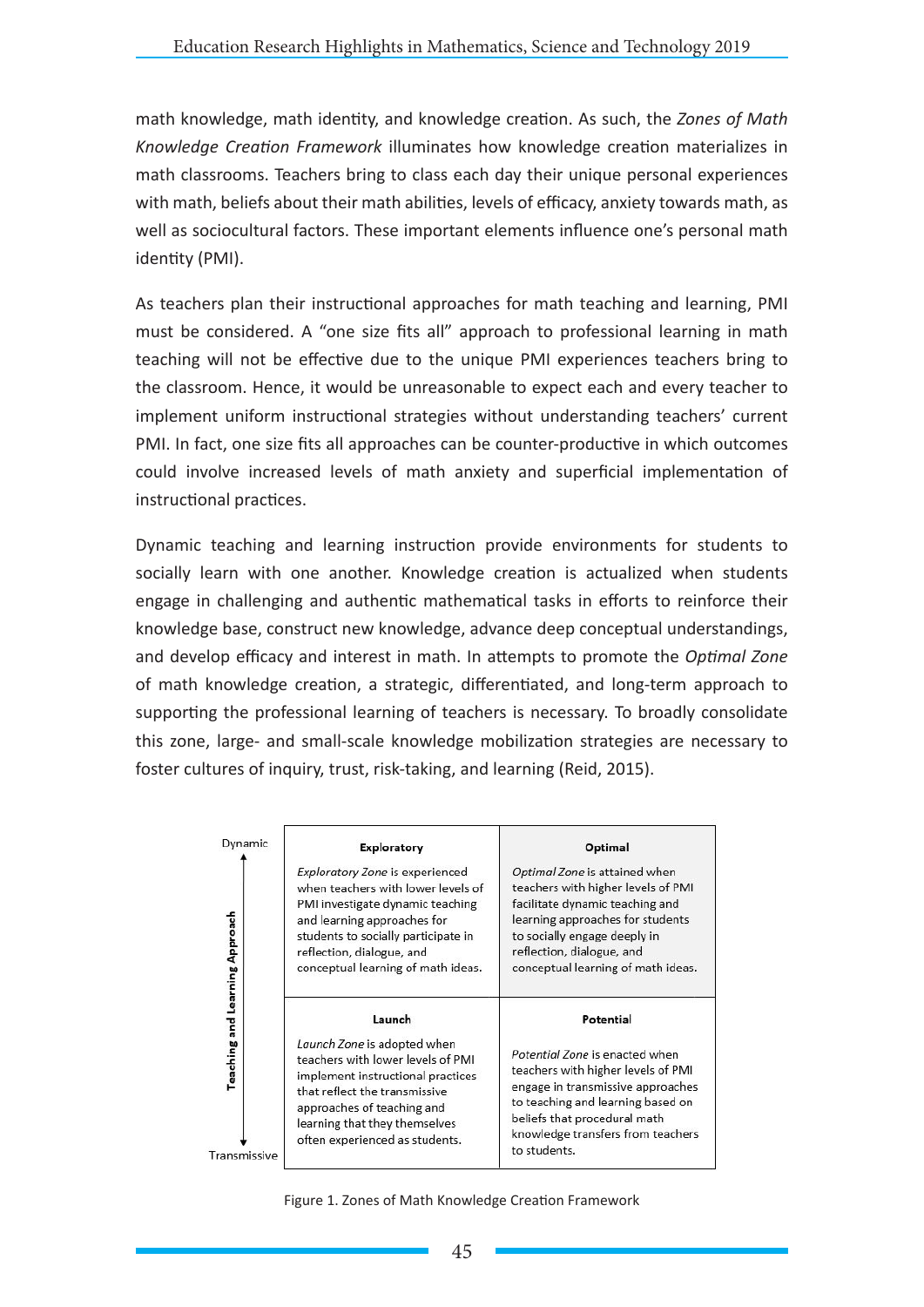*Figure 1. The Zones of Math Knowledge Creation Framework provides an opportunity to view teachers' current approach to teaching and learning math, along with their personal math identity (PMI). As teachers identify their location within the framework, plans can be developed to move toward higher PMI and more dynamic approaches to teaching and learning. In doing so, teachers can advance toward the Optimal Zone of math knowledge creation.* 

To conceptualize the *Zones of Math Knowledge Creation Framework*, the author envisioned two continuums: 1) teaching and learning approach situated on the vertical axis and 2) personal math identify (PMI) situated on the horizontal axis. The teaching and learning math continuum spans between two approaches: transmissive (i.e., traditional) and dynamic (i.e., reform). As emphasised previously, a highly transmissive style of instruction involves a focus on a lecture style of teaching, procedural learning, and rule memorization. Whereas a dynamic approach to instruction engages students in rich problem-solving activities, with a focus on conceptually understanding math ideas.

It is critical to note that dynamic approaches to teaching and learning math includes foci such as automaticity of basic facts, learning of procedures, as well as practice with algorithms. The essential difference between the approaches is the requirement of conceptual understanding in a dynamic environment. Therefore, how math activities are regularly facilitated differ based on the teaching and learning approach implemented in the classroom.

The horizontal continuum presents the construct of PMI, how a teacher views their mathematical abilities. Based on various factors that would influence their PMI (e.g., math experiences, personal beliefs about math ability, efficacy, anxiety, sociocultural), an individual would situate themselves on the PMI axis. For example, individuals with negative experiences in math as students, high levels of math anxiety, and exposed to stereotype threat, would likely place themselves near the far-left end of low PMI. Whereas individuals with high levels of efficacy and content knowledge in math look to the far-right end of the axis indicating high PMI. The placement on this axis can change based on teachers' contexts such as specific math concepts, grade levels, or external pressures to engage in targeted approaches to teaching and learning math. The goal for all teachers is to move into the *Optimal Zone*. To systemically support teachers to move toward this preferred zone as professionals, each of the four zones must be understood.

### **Optimal Zone**

To further math knowledge creation, the *Optimal Zone* – situated in the upper right quadrant – is the proposed instructional goal for all individuals, classrooms, and learning organizations. When teachers identify higher levels of PMI due to confidence and knowledge of math as a student and teacher, combined with a willingness to explore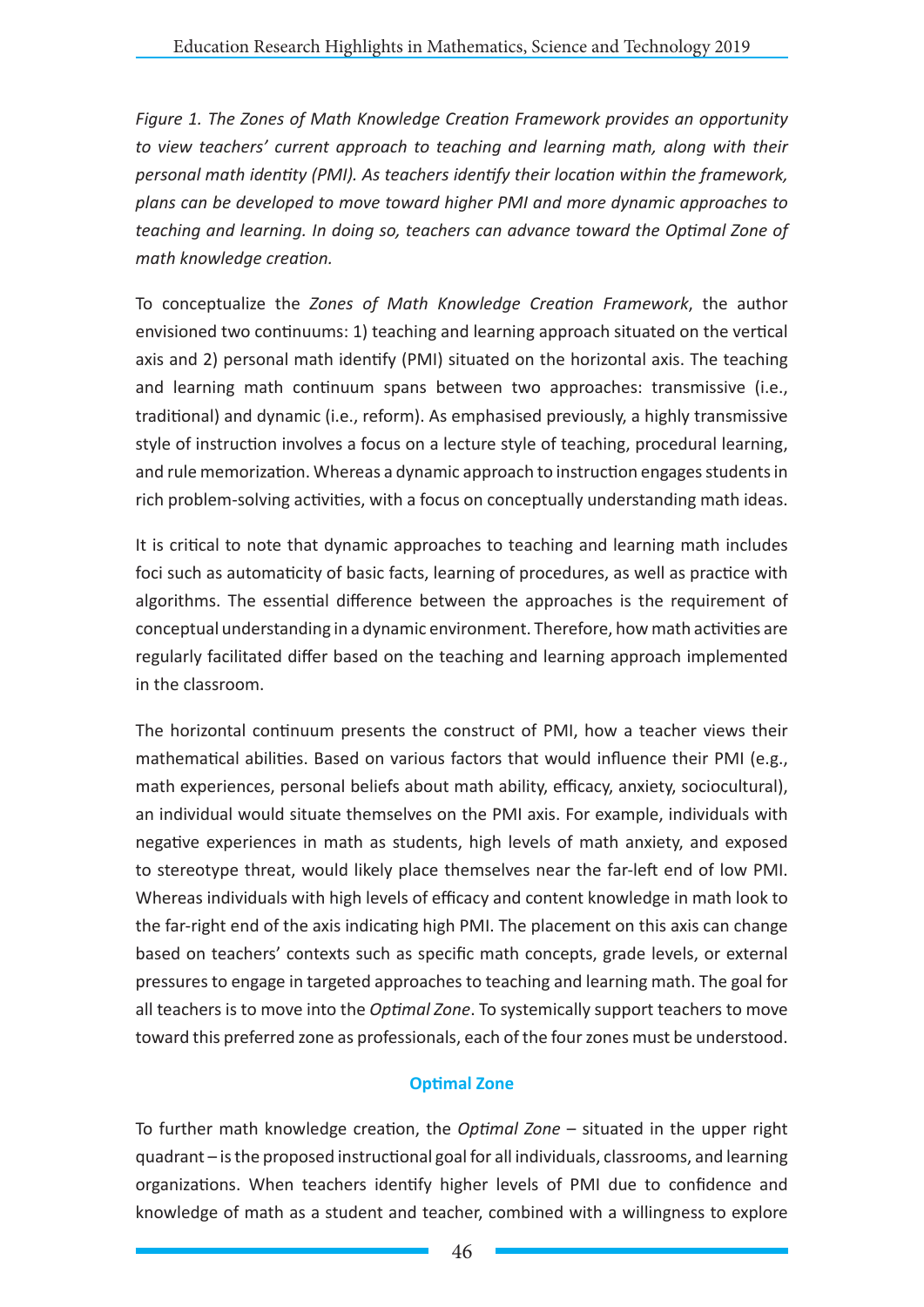dynamic approaches to teaching and learning, the highest levels of math knowledge creation for students and teachers occur. In this quadrant, teachers have the knowledge foundations in math required and they also work in a culture that affords them to continually engage their students in reflection, dialogue, and conceptual learning of math ideas.

In order for a teacher to move to this zone of the highest level of knowledge creation, professional learning and supportive networking environments are essential. Within these supportive cultures, teachers can access networks when questions arise or when learning activities do not evolve as planned. Then, teachers can collaboratively investigate students' capacities, understandings, and needs, all of which are drivers for teacher engagement (Little, Gearhart, Curry, & Kafka, 2003; Perry & Lewis, 2010). It is essential for teachers to encounter sustained opportunities to explore dynamic, creative, and innovative instructional approaches in efforts to deeply understand students' interactions and relationships with math. As teachers engage in more dynamic teaching and learning approaches, their PMI can also improve, thereby moving toward the upper right quadrant of the framework.

### **Launch Zone**

Teachers with lower levels of PMI who implement instructional practices that reflect a more transmissive approach to teaching and learning are situated in the *Launch Zone* – found in the lower left quadrant of the framework. Here, teachers may find comfort in math practices that they encountered as students during elementary, secondary school and/or a teacher preparation degree. Through transmissive approaches to teaching, students are rarely engaged in developing their conceptual understandings of math ideas (NCTM, 2014). Furthermore, teachers may bring their own math anxiety to the classroom, which can negatively impact students learning.

Unfortunately, when teachers are anxious about math instruction, they are prone to avoidance behaviours by spending less time planning lessons and engaging in math instruction itself (Hembree, 1990; Trice & Ogden 1986). Researchers have also found that teachers with negative math attitudes or less efficacy toward teaching math are more likely to use transmissive approaches to instruction and avoid dynamic and innovative approaches (Karp, 1991). As teachers continue to evolve as professionals, they can move along both continuums toward higher levels of PMI and more dynamic approaches to teaching and learning. These positive shifts can occur by further developing MCK, efficacy, and MKT, as well as challenging sociocultural factors.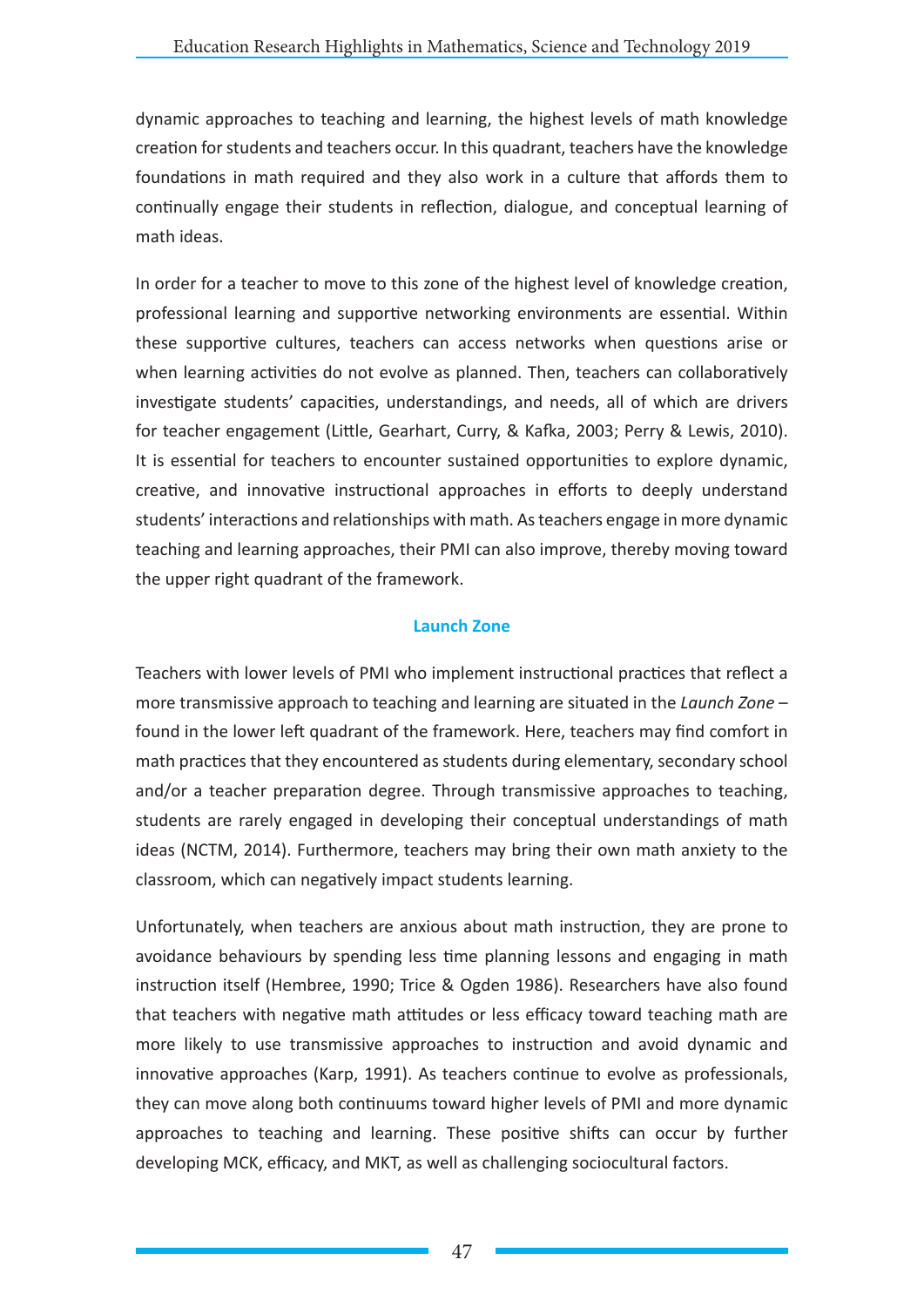## **Exploratory Zone**

The *Exploratory Zone* – situated in the upper left quadrant – incorporates teachers who are developing a higher level of comfort for increasing dynamic approaches to teaching and learning math, as well increasing their PMI. For this to occur, dynamic teaching and learning approaches are best explored within a supportive learning community. This professional assistance is essential as teachers' PMI is presently lower on the continuum. Through mentoring, professional learning, and collaborative inquiry, teachers could find themselves in positions in which they safely implement dynamic teaching and learning approaches without fears of isolation or reprimand. With successes in the classroom, teachers' PMI can also improve.

One of the risks for systems attempting to move teachers toward this quadrant occurs when innovative approaches to teaching math are implemented superficially. Initiatives to improve math become more about the activities themselves such as group work or using manipulatives instead of developing a deep understanding of math teaching and learning. Rather than merely going through the motions of what seemingly appears to be reform math, teachers should be engaged in investigating the broader understandings of how students effectively learn math concepts and integrating various strategies when most appropriate (Hiebert et al., 2005; Spillane, 2000).

Another risk associated with promoting a systemic move toward this quadrant is realized when teachers feel pressure to enact dynamic approaches in their math classrooms without receiving foundational assistance. In these situations, anxiety can ensue, resulting in a lowered PMI, thereby creating a greater gap to entering the *Optimal Zone*. Although it is important for teachers to explore dynamic instructional approaches, professional learning environments must be constructive and efficacious for knowledge creation to emerge.

### **Potential Zone**

In the *Potential Zone* – situated in the lower right quadrant – teachers have strong MCK and efficacy in teaching math. The PMI of teachers may continue to strengthen through professional learning, gaining knowledge and efficacy, as well as lowering their anxiety. However, their beliefs toward teaching and learning math remain traditional. Despite strong math knowledge and confidence in one's teaching ability, a transmissive approach to math is firmly embraced. Choosing to implement this approach can stem from different pressures such as the demands of covering the curriculum (Darling-Hammond & Richardson, 2009), preparing for high-stakes tests (Boaler & Staples, 2008; Darling-Hammond & Richardson, 2009), or fear that the complexity of math is diluted through reform practices (Schoenfeld, 2004).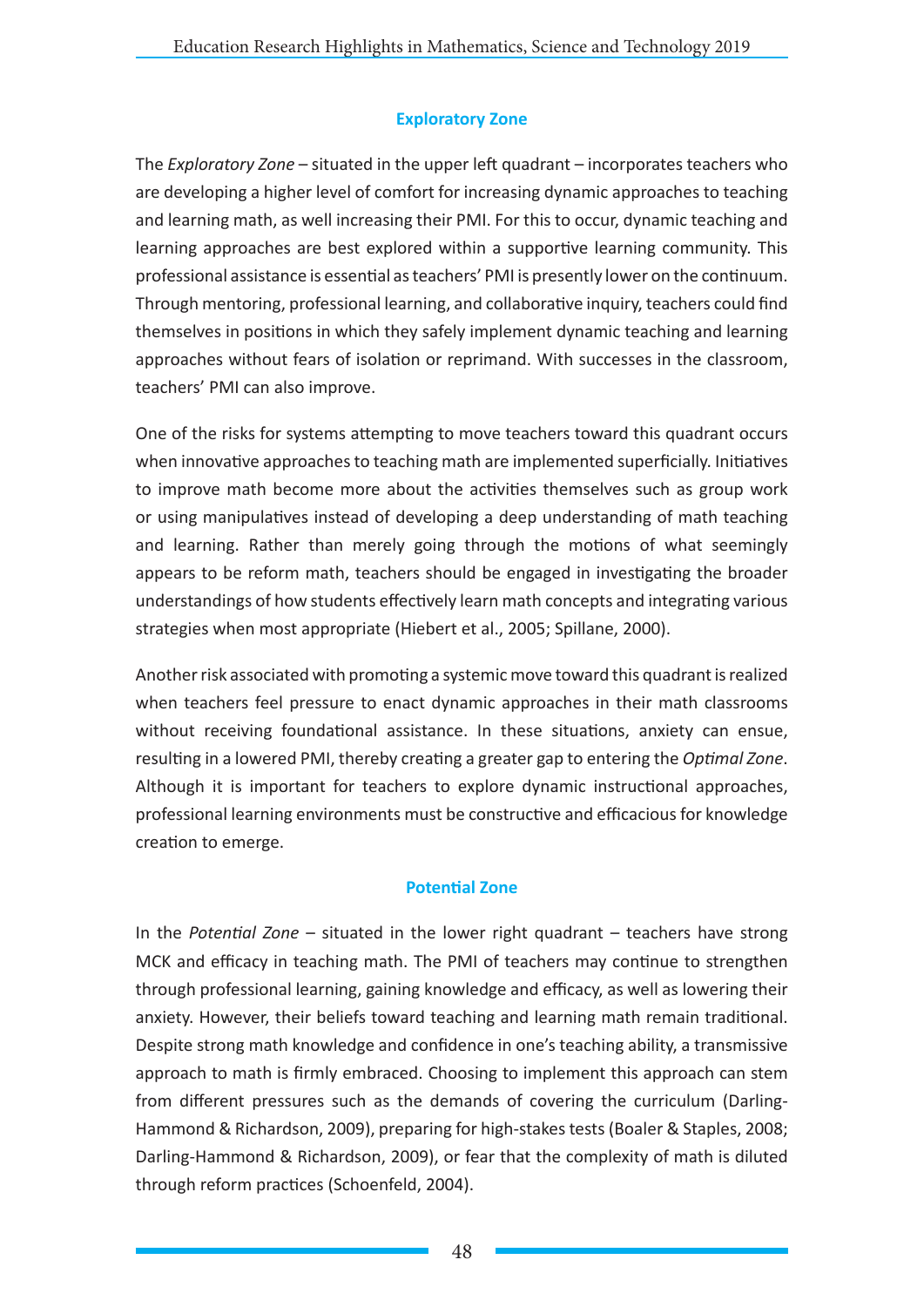Furthermore, it is important to note that transmissive approaches to math instruction are often part of a school's culture, thereby perpetuating long-standing teaching practice (Hart, 2004). The instruction of teachers situated in this zone is dominated by algorithm dependency with a focus on procedures. This, in turn, does not promote a deep understanding of math ideas on a conceptual level. In attempts to engage teachers in the more dynamic approaches to teaching and learning, it is important to provide them with meaningful classroom examples and evidence-based research on how these pedagogies support their students' math achievement.

### **Discussion**

The foundational concepts of the *Zones of Math Knowledge Creation Framework* takes into consideration the personal capacity and identity of teachers at any point in their career. Location within the framework is fluid, and will change as capacities and identities intersect differently with grade levels, students taught, curriculum content, and external pressures to implement specific pedagogical approaches. All teachers can increase their PMI as they evolve in their profession. As teachers increase knowledge, increase efficacy toward teaching and learning math, and lower levels of math anxiety, their readiness for engaging in dynamic approaches is more easily attainable.

Nevertheless, PMI does not automatically increase with expanded teaching experience as it is influenced by many factors. For example, veteran teachers may have taught in the primary grades for their entire careers, feeling very confident with the math knowledge they possess for the early grades. Yet, these same teachers may be asked to teach math at the middle school level thereby decreasing their teaching efficacy and increasing their anxiety due to the content knowledge that is required in the curriculum. In this situation, their PMI could be located on the left side of the continuum. Since math identities are fluid (Azmitia, Sye, & Radmacher, 2008) and confidence in math is dependent on so many variables, teachers will find themselves in different locations in the *Zones of Math Knowledge Creation* framework throughout their careers.

The future of math instruction is critical as society's demand for STEM roles increase (Ramsey & Baethe, 2013; Watt et al., 2017). Unfortunately, there will be a major gap in the workforce as potential positions outnumber the amount of people who possess the required math skills (Friedman, 2005; Lowell & Regets, 2006). So, how can school systems foster communities of mathematicians that include all students and teachers? Foundational to this work is transforming how students and teachers view this subject, as well as their relationship with this subject. Math must be regarded as interesting, challenging, and interactive, in which productive struggle to find solutions is the underpinning of learning itself. In fact, the ultimate goal should involve everyone seeing themselves as mathematicians, embracing challenging math problems and persevering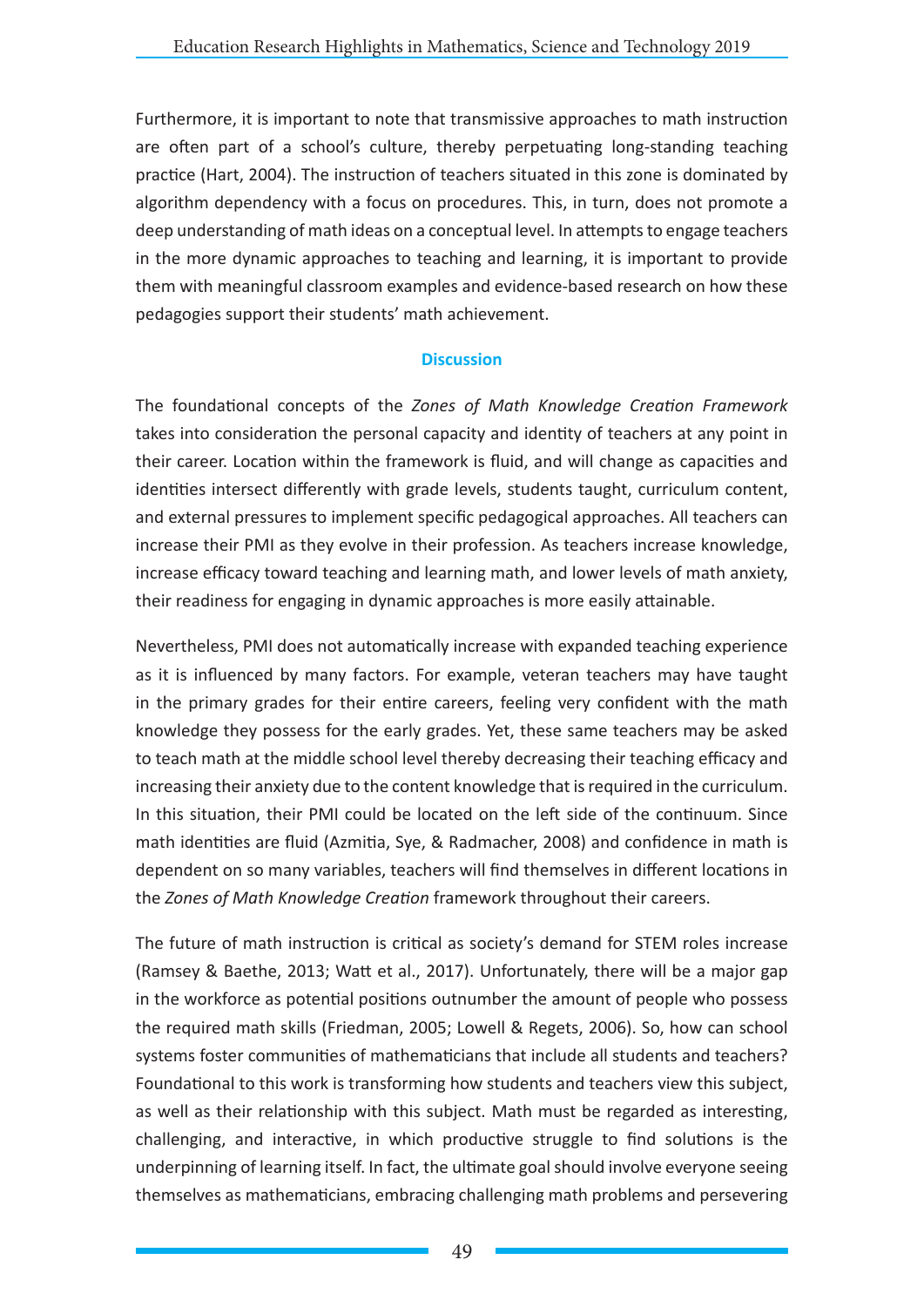until the problems are successfully unravelled, demystified, and conquered with excitement.

Within the *Zones of Math Knowledge Creation*, the *Launch Zone* is where many elementary teachers in Ontario might find themselves. Due to their math schooling experiences, transmissive approaches to teaching and learning have historically been the norm (Bruce, 2005; NCTM, 2014). Further, provincial data suggest that a majority have not encountered math in a significant way during undergraduate university. Based on EQAO questionnaires of grade three and six in-service teachers, approximately 80% possess a university major or minor that is unrelated to math (EQAO, 2018c; EQAO, 2018d). To support teachers situated in this zone, widespread professional learning and knowledge mobilization of math within and between classrooms, schools, districts, and beyond are necessary.

Researchers suggest that adult professional learning should occur as close to the classroom as possible, as well as being connected to the immediate learning needs of teachers (Reid, 2014; Merriam, 2001). In this zone, the learning needs of teachers are apparent, improved MCK, as well as MKT. For without solid knowledge base of content knowledge, teachers are challenged to engage appropriately with students who struggle with concepts and misconceptions (Ball et al., 2008), as well as making instructional decisions informed by student gaps in understanding (Lui & Bonner, 2016). Without a deeper understanding of the content knowledge, development of MKT and dynamic instructional approaches is threatened (Thames & Ball, 2010), resulting in a continued focus on procedural knowledge without conceptual understanding. Consequently, any attempts to achieve large-scale reform of instructional practice will necessitate sustained and systemic assistance.

Based on a continued prevalence of transmissive approaches to instruction (Banilower, Boyd, Pasley, & Weiss, 2006), it is probable that most secondary math teachers in Ontario would find themselves in the *Potential Zone*. Although they possess higher PMI due to stronger content knowledge and efficacy for teaching math, secondary math teachers may be reticent toward incorporating a dynamic approach to teaching and learning. In fact, providing procedures and algorithms can be viewed as a way to make math more accessible for students. However, without an understanding of the inner workings of the algorithm, math is prone to become a subject without reason (Nardi & Steward, 2003). Further, teachers can view activities such as the use of manipulatives as 'fun math', as compared to 'real math' involving transmissive approaches of textbooks and worksheets (Moyer, 2001). For a majority of math teachers, a transmissive approach worked for them in becoming a mathematician. Therefore, changes to their approach to teaching and learning can be perceived as detrimental to their own students (Charalambous & Philippou, 2010).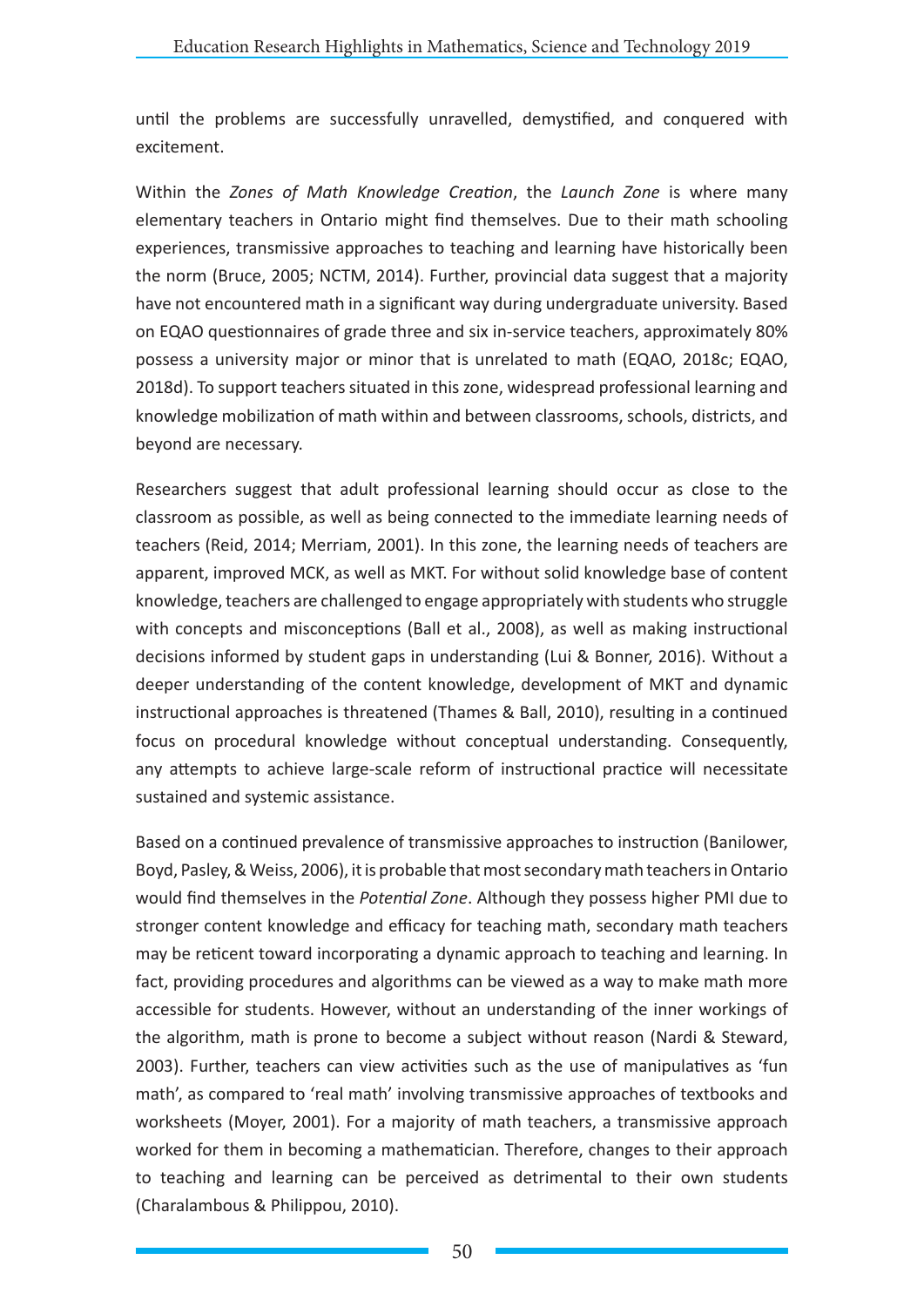Teachers with lower levels of PMI may feel reticent to investigate deeper levels of dynamic teaching and learning. If guidance and support are afforded to teachers, the *Exploratory Zone* can be positively experienced. In this zone, teachers may gain confidence to challenge their own notions of instruction, as well as increase their PMI. Most importantly, when teachers are strategically assisted by others through learning networks, knowledge gained can be shared broadly across teams, schools, and systems (Katz, Earl, & Ben Jaafar, 2009). Conversely, teachers' learning that is unsupported most often results in experiences of isolation with an absence of occasions to engage with professionals or share new knowledge (Kim, 1993).

Additionally, teachers may feel an external pressure to implement dynamic approaches to teaching and learning without a supportive network in reach. For instance, teachers might present open-ended math problems to their students based on suggestions from superiors in their organizations. At the same time, teachers' math anxiety may increase as students develop unique responses to the problems in which teachers are unfamiliar with and cannot determine whether the students' strategies are accurate, applicable, or even valid. Without other teachers to confer with and exchange ideas, the pull toward providing traditional approaches may be strong. Unfortunately, teachers in this zone may feel ill prepared to experiment with more dynamic methods, perhaps sensing isolation in their practice due to a lack of formal or informal learning networks.

The *Optimal Zone* of math knowledge creation offers the most advantage for the teaching profession to be situated. Educational systems can support teachers in moving toward this zone by providing personalized and mobilized professional learning opportunities. This learning can contribute to concept attainment, collective sharing, knowledge creation, collaborative inquiry, and guided experimentation based on the math needs of their students. These conditions allow teachers to further develop both their MCK and MKT, bringing new learnings to the classroom for further exploration and reflection. Within this zone, teachers can feel confident to explore new concepts and pedagogical methods as they build their math competencies.

Historically, educational jurisdictions introduce instructional practices or new initiatives by providing significant funding for resources such as time for collaboration (Phillips, 2003). Regrettably, these vital start-up resources are almost always withdrawn as initiatives are expanded more broadly in organizations (Bulkley, Christman, Goertz, & Lawrence, 2010). It is not lost on the author of this paper that large-scale professional learning opportunities would be a costly endeavour, however, without a dedicated commitment toward sustained jurisdictional learning communities, the cycle of transmissive approaches to math instruction will remain unbroken.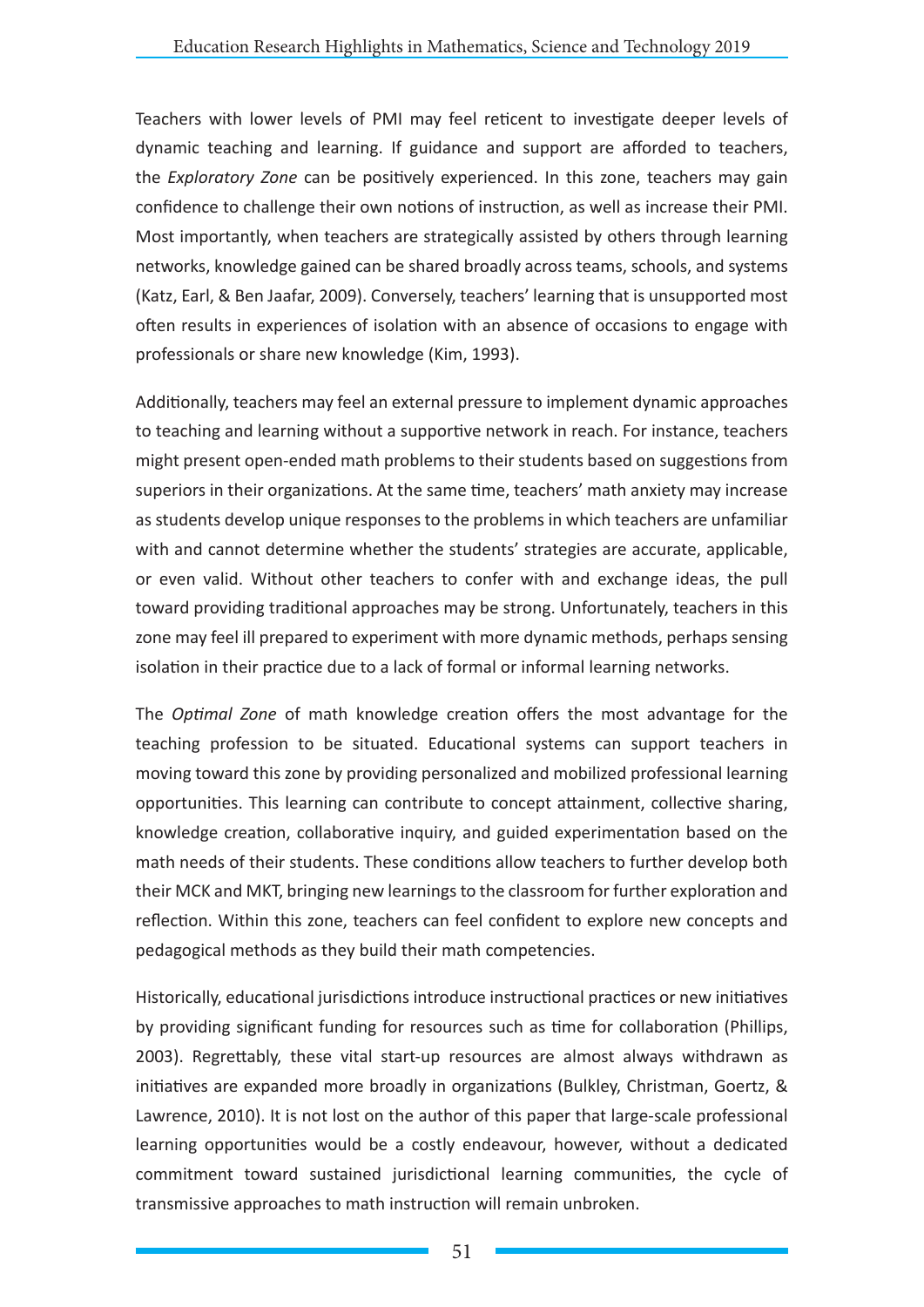### **Conclusion**

Through the literature review, various supporting factors for this paper were established. The *Zones of Math Knowledge Creation* provides researchers with a framework to base future empirical studies upon. Overall, this paper advocates for extensive, sustained, and systemic professional learning to support transformative math environments. However, professional learning in and of itself will not support teachers if the concept of dynamic teaching and learning is not widely understood. This requires teachers of math, as well as curriculum designers, policy makers, and educational leaders to understand that dynamic approaches to math includes an attention to conceptual understanding, constructivist learning, along with procedural fluency. For instance, rules, procedures, and algorithms are not avoided in dynamic math classrooms. Instead, deep conceptual understanding and advanced flexibility with math ideas offer students opportunities to confidently apply algorithms when appropriate.

The author of this paper strongly believes that teachers desperately want their students to achieve in math, but may not know how to move forward based on their own history with math. Further, teachers may feel numerous pressures that impede their focus on math such as changing district or provincial initiatives, shifting demographics in the classroom, or lack of resources to engage students in deep learning of math. Therefore, organizations responsible for policy, curriculum, and professional learning must be clear with the ultimate approach to instruction and they must also open pathways for all teachers to move toward the preferred *Optimal Zone*.

Without the provision of growth pathways based on the strengths and needs of teachers, anxiety and guilt may be the unfortunate outcome thereby negatively influencing PMI. Just as teachers are charged with the responsibility to understand their students and plan accordingly, it is vital that educational systems consider the starting points and learning pathways of their teachers. For math instruction to transform, personal math identities and approaches to teaching and learning must move in a north-easterly direction in this framework. To occur systemically, it is necessary to immerse teachers in sustained environments of collaborative professional learning. Then and only then, effective instructional practices will be mobilized, networks of support and learning will be nurtured, and generations of mathematicians will be cultivated.

### **References**

Azmitia, M., Syed, M., & Radmacher, K. (2008). On the intersection of personal and social identities: Introduction and evidence from a longitudinal study of emerging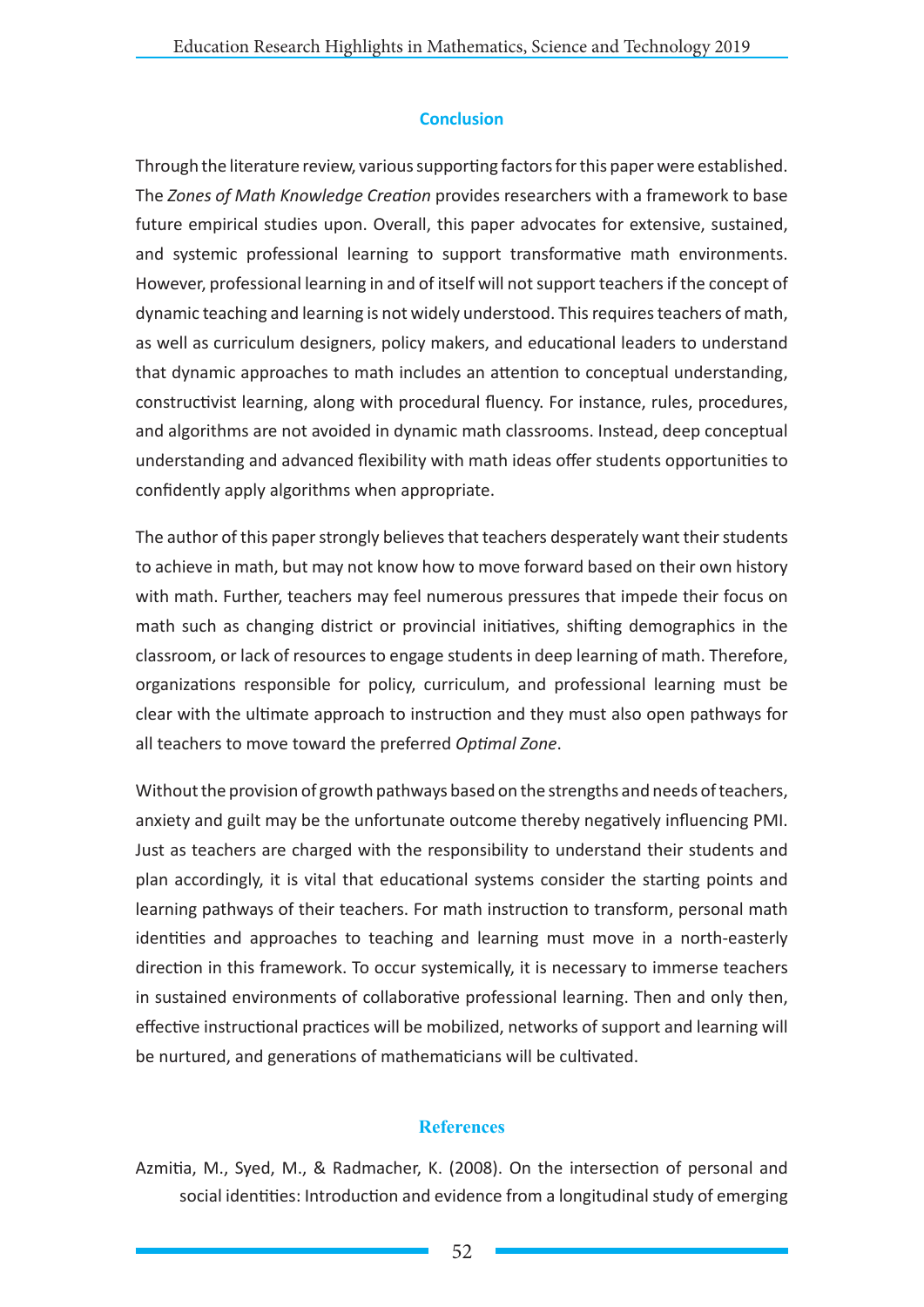adults. In M. Azmitia, M. Syed, & K. Radmacher (Eds.), *The intersections of personal and social identities.* (pp. 1-16). San Francisco, CA: Jossey-Bass.

- Baker, D., Knipe, H., Collins, J., Leon, J., Cummings, E., Blair, C., & Gamson, D. (2010). One hundred years of elementary school mathematics in the United States: A content analysis and cognitive assessment of textbooks from 1900 to 2000. *Journal for Research in Mathematics Education*, *41*(4), 383-423.
- Bandura, A. (1962). Social learning through imitation. In M. R. Jones (Ed.), *Nebraska symposium on motivation*. (pp. 211-269). Lincoln, NE: University of Nebraska Press.
- Bandura, A. (1977). Self-efficacy: Toward a unifying theory of behavioral change. *Psychological Review*, *84*(2), 191-215.
- Bandura, A. (1986). The explanatory and predictive scope of self-efficacy theory. *Journal of Social and Clinical Psychology*, *4*(3), 359-373.
- Banilower, E. R., Boyd, S. E., Pasley, J. D., & Weiss, I. R. (2006). *Lessons from a Decade of Mathematics and Science Reform: A Capstone Report for the Local Systemic Change through Teacher Enhancement Initiative*. Horizon Research, Inc. Retrieved from http://www.horizon-research.com/pdmathsci/htdocs/reports/capstone. pdf
- Bartell, T. G., Webel, C., Bowen, B., & Dyson, N. (2013). Prospective teacher learning: recognizing evidence of conceptual understanding. *Journal of Mathematics Teacher Education, 16*(1), 57-79.
- Beilock, S. L., Gunderson, E. A., Ramirez, G., & Levine, S. C. (2010). Female teachers' math anxiety affects girls' math achievement. *Proceedings of the National Academy of Sciences*, *107*(5), 1860-1863. doi:10.1073/pnas.0910967107
- Boaler, J. (2019). Developing mathematical mindsets: The need to interact with numbers flexibly and conceptually. *American Educator, 42*(4), 28-33.
- Boaler, J., & Staples, M. (2008). Creating mathematical futures through an equitable teaching approach: The case of Railside School. *Teachers College Record, 110*(3), 608-645.
- Blickenstaff, J. C. (2005). Women and science careers: Leaky pipeline or gender filter. *Gender and Education, 17*(4), 369–386. doi:10.1080/09540250500145072
- Bransford, J. D., Brown, A. L., & Cocking, R. R. (1999). *How people learn: Brain, mind, experience, and school*. Washington, DC: National Academy Press.
- Brown, C. S., & Leaper, C. (2010). Latina and European American girls' experiences with academic sexism and their self-concepts in mathematics and science during adolescence. *Sex roles, 63*(11-12), 860-870. doi:10.1007/s11199-010-9856-5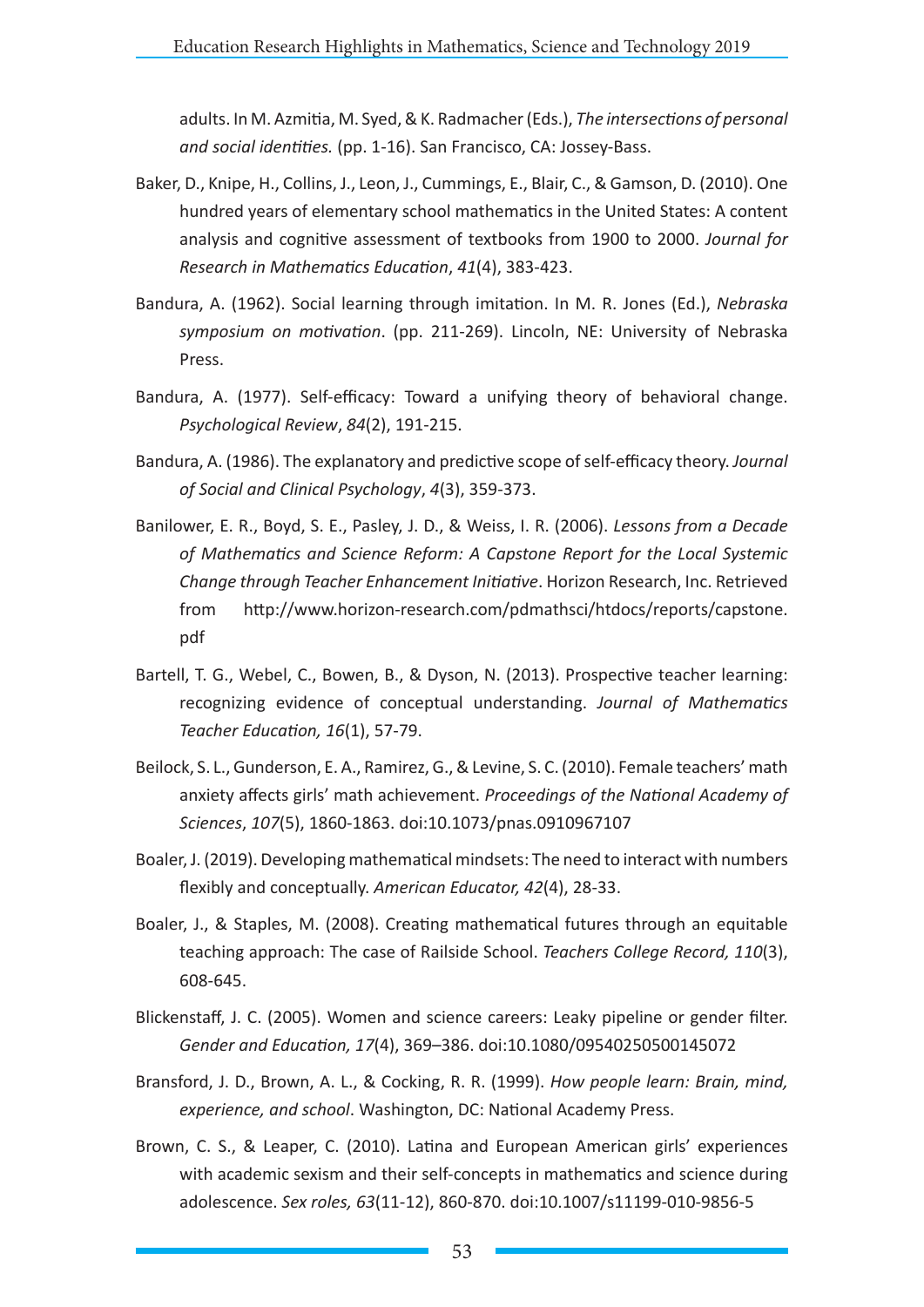- Bruce, C. (2005). Teacher candidate efficacy in mathematics: Factors that facilitate increased efficacy. In Lloyd, G.A., Wilson, S., Wilkins, J.L.M. & Behm, S.L (Eds.), Proceedings of the twenty-seventh Psychology of Mathematics Association-North America.
- Bruce, C. (2007). *Student interaction in the math classroom: Stealing ideas or building understanding? What works? Research into Practice, Monograph #1.* Toronto, ON: The Literacy and Numeracy Secretariat, Ontario Ministry of Education. Retrieved from http://www.edu.gov.on.ca/eng/literacynumeracy/inspire/research/Bruce. pdf
- Bruce, C. D., Esmonde, I., Ross, J., Dookie, L., & Beatty, R. (2010). The effects of sustained classroom-embedded teacher professional learning on teacher efficacy and related student achievement. *Teaching and Teacher Education, 26*(8), 1598-1608. doi:10.1016/j.tate.2010.06.011
- Bulkley, K. E., Christman, J. B., Goertz, M. E., & Lawrence, N. R. (2010). Building with benchmarks: The role of the district in Philadelphia's benchmark assessment system. *Peabody Journal of Education, 85*(2), 186-204. doi:10.1080/01619561003685346
- Canadian Language and Literacy Research Network. (2009). The impact of the Literacy and Numeracy Secretariat: Changes in Ontario's education system. London, UK: Author.
- Cass, C. A. P., Hazari, Z., Sadler, P. M., & Sonnert, G. (2011, October). *Engineering persisters and non-persisters: Understanding inflow and outflow trends between middle school and college*. Paper presented at the ASEE Annual Conference, Vancouver BC, Canada. https://peer.asee.org/17881
- Charalambous, C. Y., & Philippou, G. N. (2010). Teachers' concerns and efficacy beliefs about implementing a mathematics curriculum reform: Integrating two lines of inquiry. *Educational Studies in Mathematics*, *75*(1), 1-21.
- Cheryan, S., & Bodenhausen, G. V. (2000). When positive stereotypes threaten intellectual performance: The psychological hazards of "model minority" status. *Psychological Science, 11*(5), 399-402. doi:10.1111/1467-9280.00277
- Crenshaw, K. (1989). Demarginalizing the intersection of race and sex: A black feminist critique of antidiscrimination doctrine, feminist theory, and antiracist politics. *The University of Chicago Legal Forum, 1989*(1), 139-167.
- Darling-Hammond, L., & Richardson, N. (2009). Research review/teacher learning: What matters. *Educational Leadership, 66*(5), 46-53.
- Derry, S. J., & Murphy, D. A. (1986). Designing systems that train learning ability: From theory to practice. *Review of Educational Research, 56*(1), 1-39.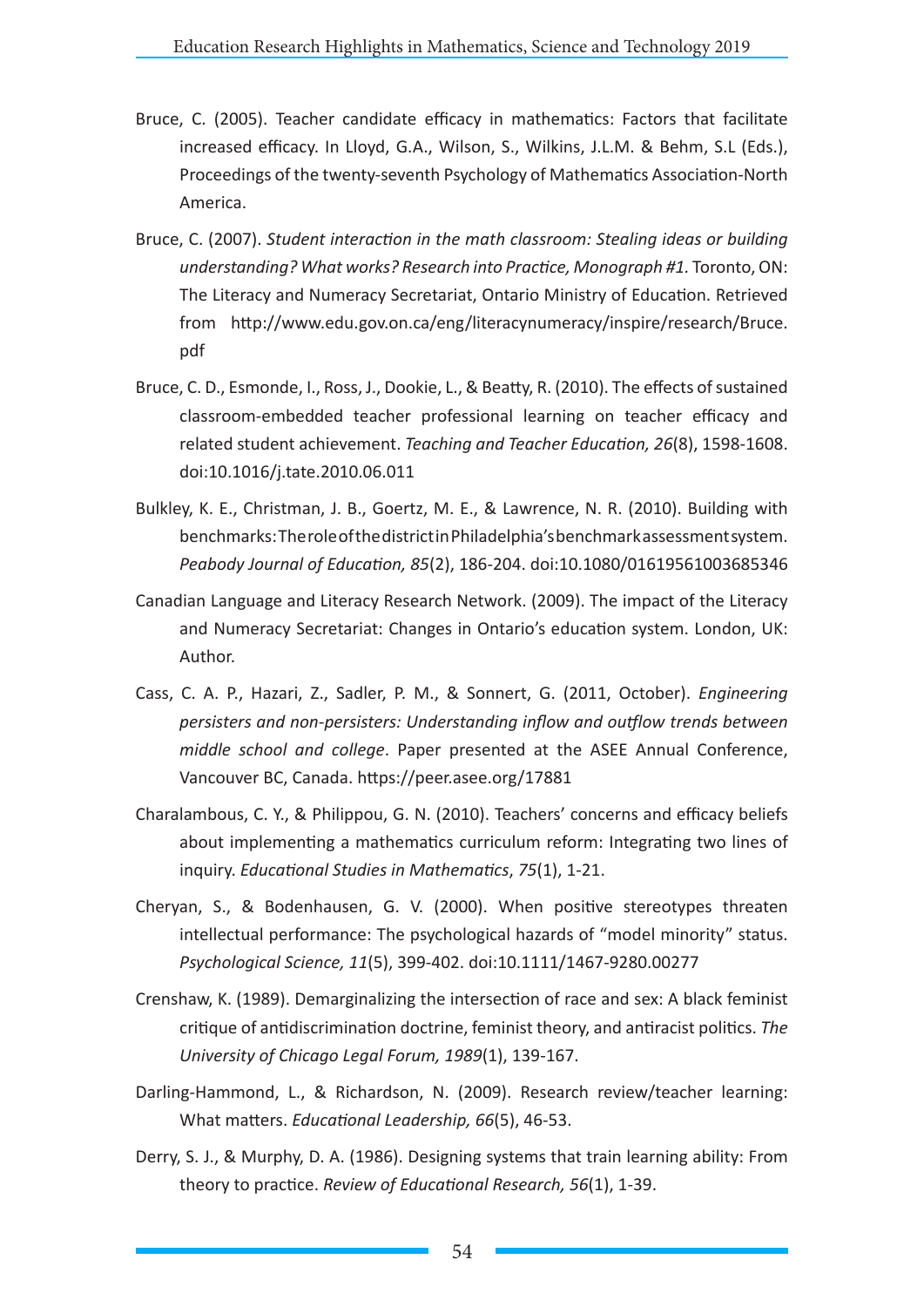- Destrebecqz, A. (2004). The effect of explicit knowledge on sequence learning: A graded account. Psychologica Belgica, *44*(4), 217-247. doi:10.5334/pb-44-4-217
- Duran, A., Lopez, D., & Hughes, C. (2015). Women from diverse backgrounds in the science technology engineering and math (STEM) professions: Retention and career development. In C. Hughes (Ed.), *Impact of Diversity on Organization and Career Development* (pp. 214-242). Hershey, PA: Business Science Reference, IGI Global.
- Education Quality and Accountability Office. (2018a). *Ontario Student Achievement: English Language Students: EQAO's Provincial Elementary Report: Results of the Reading, Writing and Mathematics, Primary Division (Grades 1-3) and Junior Division (Grades 4-6)*. Toronto, ON: Author.
- Education Quality and Accountability Office. (2018b). *Ontario Student Achievement: English Language Students: EQAO's Provincial Secondary Report: Results of the Grade 9 Assessment of Mathematics and the Ontario Secondary School Literacy Test, 2016-17*. Toronto, ON: Author.
- Education Quality and Accountability Office. (2018c). *Teacher Questionnaire Grade 3: Provincial Results*. Toronto, ON: Author.
- Education Quality and Accountability Office. (2018d). *Teacher Questionnaire Grade 6: Provincial Results*. Toronto, ON: Author.
- Education Quality and Accountability Office. (2019). *Lessons from EQAO Data on Fundamental Math Skills: How Are Ontario Students Doing?* Toronto, ON: Author.
- Else-Quest, N. M., Hyde, J. S., & Linn, M. C. (2010). Cross-national patterns of gender differences in mathematics: a meta-analysis. *Psychological bulletin, 136*(1), 103- 127. doi:10.1037/a0018053
- Enochs, L. G., Smith, P. L., & Huinker, D. (2000). Establishing factorial validity of the mathematics teaching efficacy beliefs instrument. *School Science and Mathematics, 100*(4), 194-203. doi:10.1111/j.1949-8594.2000.tb17256
- Fedeli, V. (2018). *A Plan for the People: Ontario Economic Outlook and Fiscal Review*. Toronto, ON: Queen's Printer for Ontario. Retrieved from https://www.fin.gov. on.ca/fallstatement/2018/fes2018-en.pdf
- Finlayson, M. (2014). Addressing math anxiety in the classroom.*Improving Schools*,*17*(1), 99-115. doi:10.1177/1365480214521457
- Flavel, J. H., (1985). *Cognitive development* (Second Edition). Englewood Cliffs, NJ: Prentice-Hall.
- Friedman, T. (2005). *The world is flat: A brief history of the twenty-first century*. New York, NY: Farrar, Straus, and Giroux.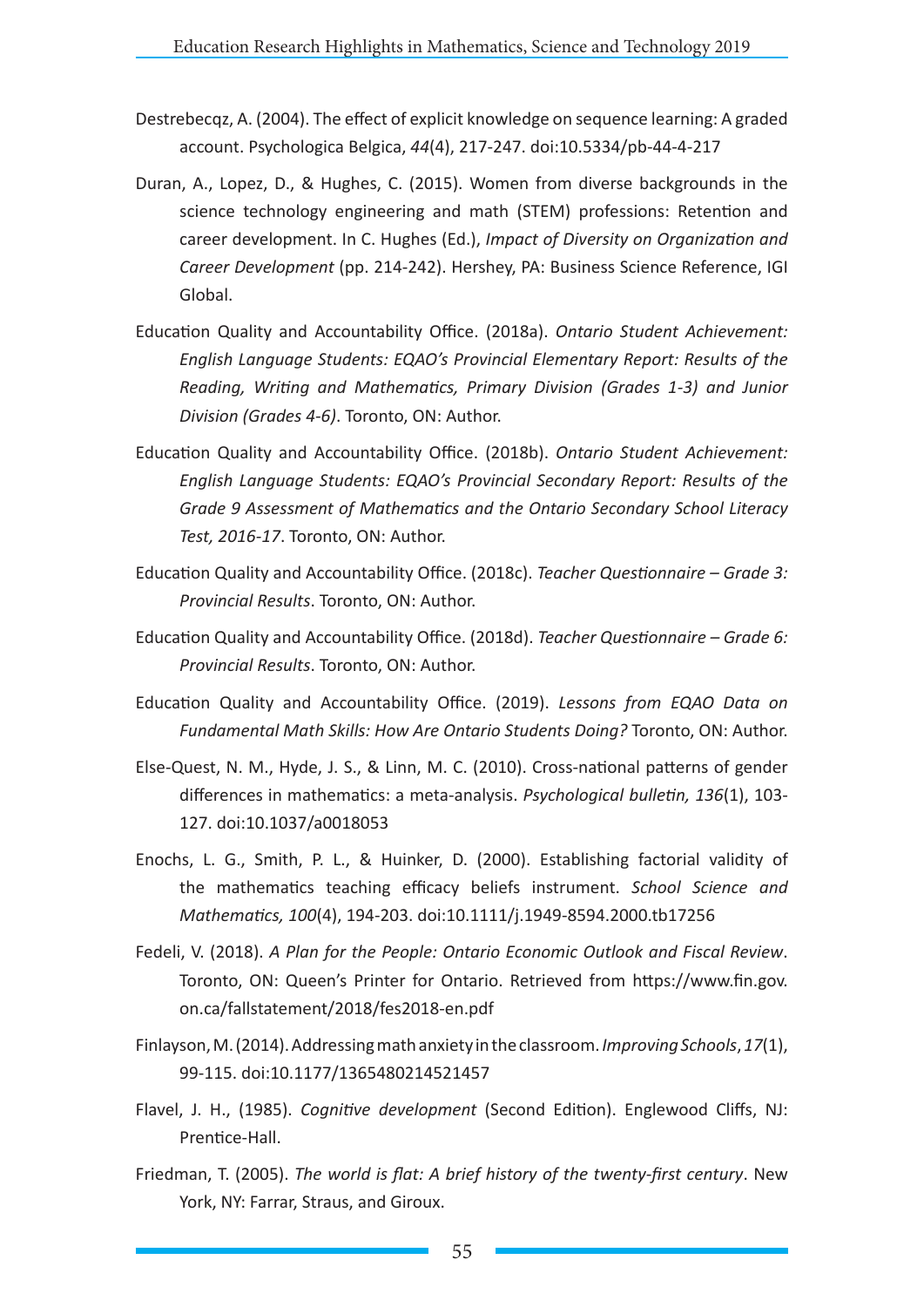- Guiso, L., Monte, F., Sapienza, P., & Zingales, L. (2008). Culture, gender, and math. *Science, 320*(5880), 1164-1165.
- Gunderson, E. A., Gripshover, S. A., Romero, C., Dweck, C. S., Goldin-Meadow, S., & Levine, S. C. (2013). Parent praise to 1- to 3-year-olds predicts children's motivational frameworks 5 years later. *Child Development, 84*(5), 1526–1541. doi:10.1111/cdev.12064
- Hadley, K. M., & Dorward, J. (2011). Investigating the relationship between elementary teacher mathematics anxiety, mathematics instructional practices, and student mathematics achievement. *Journal of Curriculum and Instruction*, *5*(2), 27-44. doi:10.3776/joci.2011.v5n2p27-44
- Haeck, C., Lefebvre, P., & Merrigan, P. (2014). *The Distributional Impacts of a Universal School Reform on Mathematical Achievements: A Natural Experiment from Canada (revised)*, 41, 137-160.
- Hamlin, D., & Cameron, D. (2015). *Applied or Academic: High Impact Decisions for Ontario Students.* People for Education. Toronto: ON. Retrieved from http:// peopleforeducation.ca/wp-content/uploads/2017/07/Applied-or-Academic-Report-2015.pdf
- Hart, L. C. (2004). Beliefs and perspectives of first-year, alternative preparation, elementary teachers in urban classrooms. *School Science and Mathematics, 104*(2), 79-88.
- Hembree, R. (1990). The nature, effects, and relief of mathematics anxiety. *Journal of Research in Mathematics Education, 21*, 33–46. doi:10.2307/749455
- Hiebert, J. (1992). Learning and teaching with understanding. In D. Grouws (Ed.), *Handbook of research on mathematics teaching and learning (pp. 65-97). New* York, NY: Macmillan.
- Hiebert, J. (1999). Relationships between research and the NCTM standards. *Journal for Research in Mathematics Education, 30*(1), 3-19.
- Hiebert, J., Carpenter, T. P., Fennema, E., Fuson, K., Human, P., Murray, H., ... & Wearne, D. (1996). Problem solving as a basis for reform in curriculum and instruction: The case of mathematics. *Educational Researcher, 25*(4), 12-21.
- Hiebert, J., Gallimore, R., Garnier, H., Givvin, K. B., Hollingsworth, H., Jacobs, J., … Stigler, J. W. (2003). Understanding and improving mathematics teaching: Highlights from the TIMSS 1999 Video Study. *Phi Delta Kappan, 84*(10), 768-775.
- Hiebert, J., Stigler, J. W., Jacobs, J. K., Givvin, K. B., Garnier, H., Smith, M., … Gallimore, R. (2005). Mathematics teaching in the United States today (and tomorrow): Results from the TIMSS 1999 video study. *Educational Evaluation and Policy Analysis,*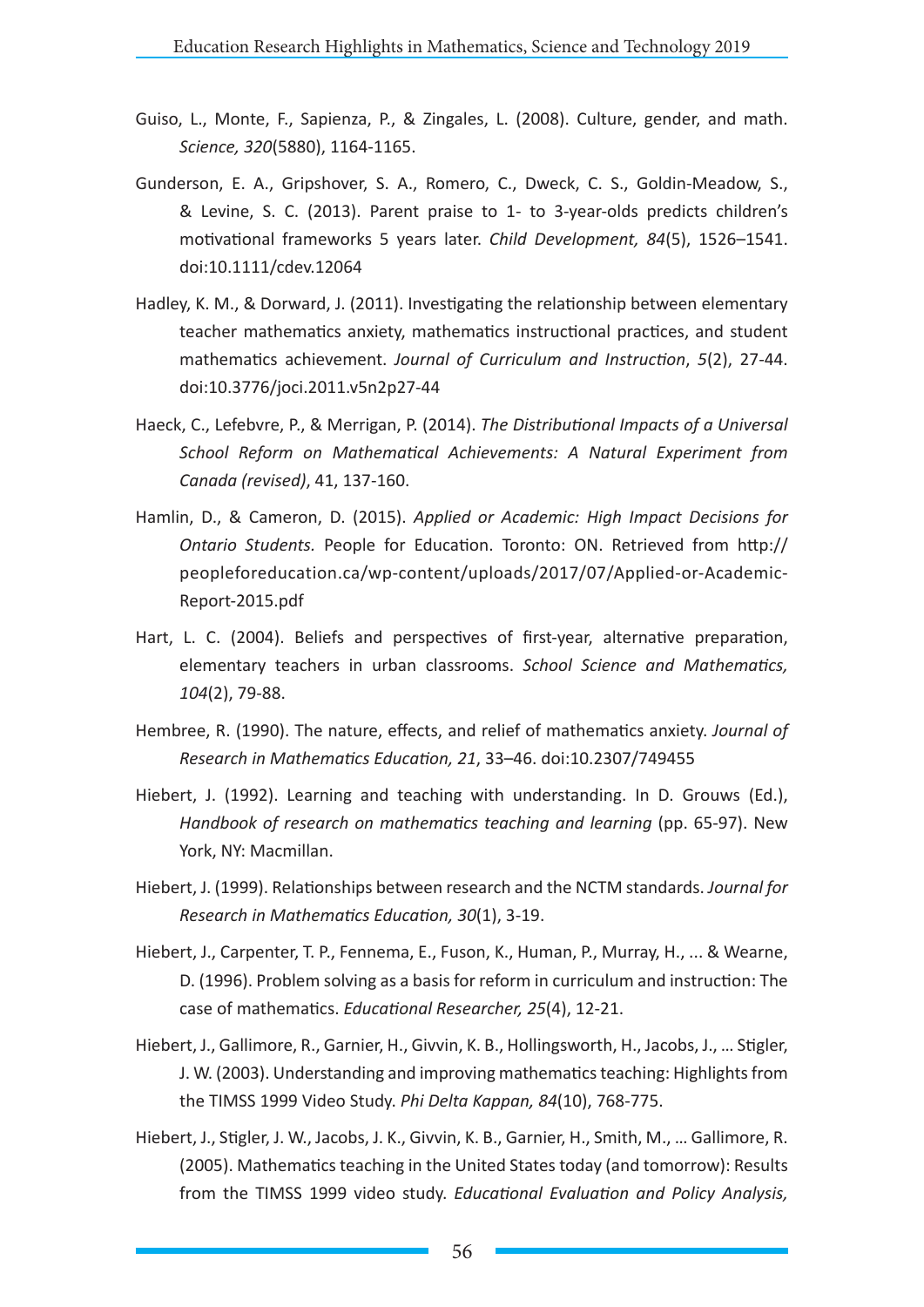*27*(2), 111-132. doi:10.3102/01623737027002111

- Hiebert, J., & Grouws, D. A. (2007). The effects of classroom mathematics teaching on students' learning. In F. K. Lester (Ed.), *Second handbook of research on mathematics teaching and learning* (pp. 371–404). Charlotte, NC: Information Age Publishing.
- Hill, H., & Ball, D. L. (2009). The curious—and crucial—case of mathematical knowledge for teaching. *Phi Delta Kappan, 91*(2), 68-71.
- Hill, H. C., Blunk, M. L., Charalambous, C. Y., Lewis, J. M., Phelps, G. C., Sleep, L., & Ball, D. L. (2008). Mathematical knowledge for teaching and the mathematical quality of instruction: An exploratory study. *Cognition and Instruction, 26*(4), 430-511. doi:10.1080/07370000802177235
- Hufferd-Ackles, K., Fuson, K. C., & Sherin, M. G. (2004). Describing levels and components of a math-talk learning community. *Journal for Research in Mathematics Education, 35*(2), 81-116.
- James, C.E. & Turner, T. (2017). *Towards Race Equity In Education: The Schooling of Black Students in the Greater Toronto Area.* Toronto, Ontario, Canada: York University.
- Karp, K. S. (1991). Elementary school teachers' attitudes toward mathematics: The impact on students' autonomous learning skills. *School Science and Mathematics, 91*(1), 265-270.
- Katz, S., Earl, L. M., & Ben Jaafar, S. (2009). *Building and connecting learning communities: The power of networks for school improvement.* Thousand Oaks, CA: Sage.
- Kilpatrick, J. (2012). The new math as an international phenomenon. *ZDM*, *44* (4), 563– 571. doi:10.1007/s11858-012-0393-2
- Kim, D. H. (1993). The link between individual and organizational learning. *The Strategic Management of Intellectual Capital, 24*(3), 41-62.
- Lee, S. J. (1996). *Unraveling the "model minority" stereotype: Listening to Asian American youth*. New York, NY: Teachers College Press.
- Leikin, R. (2013). Evaluating mathematical creativity: The interplay between multiplicity and insight1. *Psychological Test and Assessment Modeling, 55*(4), 385-400.
- Lester, F. K., Jr. (Ed.). (2007). *Second handbook of research on mathematics teaching and learning*. Charlotte, NC: Information Age.
- Little, J. W., Gearhart, M., Curry, M., & Kafka, J. (2003). Looking at student work for teacher learning, teacher community, and school reform. *Phi Delta Kappan, 85*(3), 184-192.
- Lowell, B. L., & Regets, M. (2006). A half-century snapshot of the STEM workforce, 1950-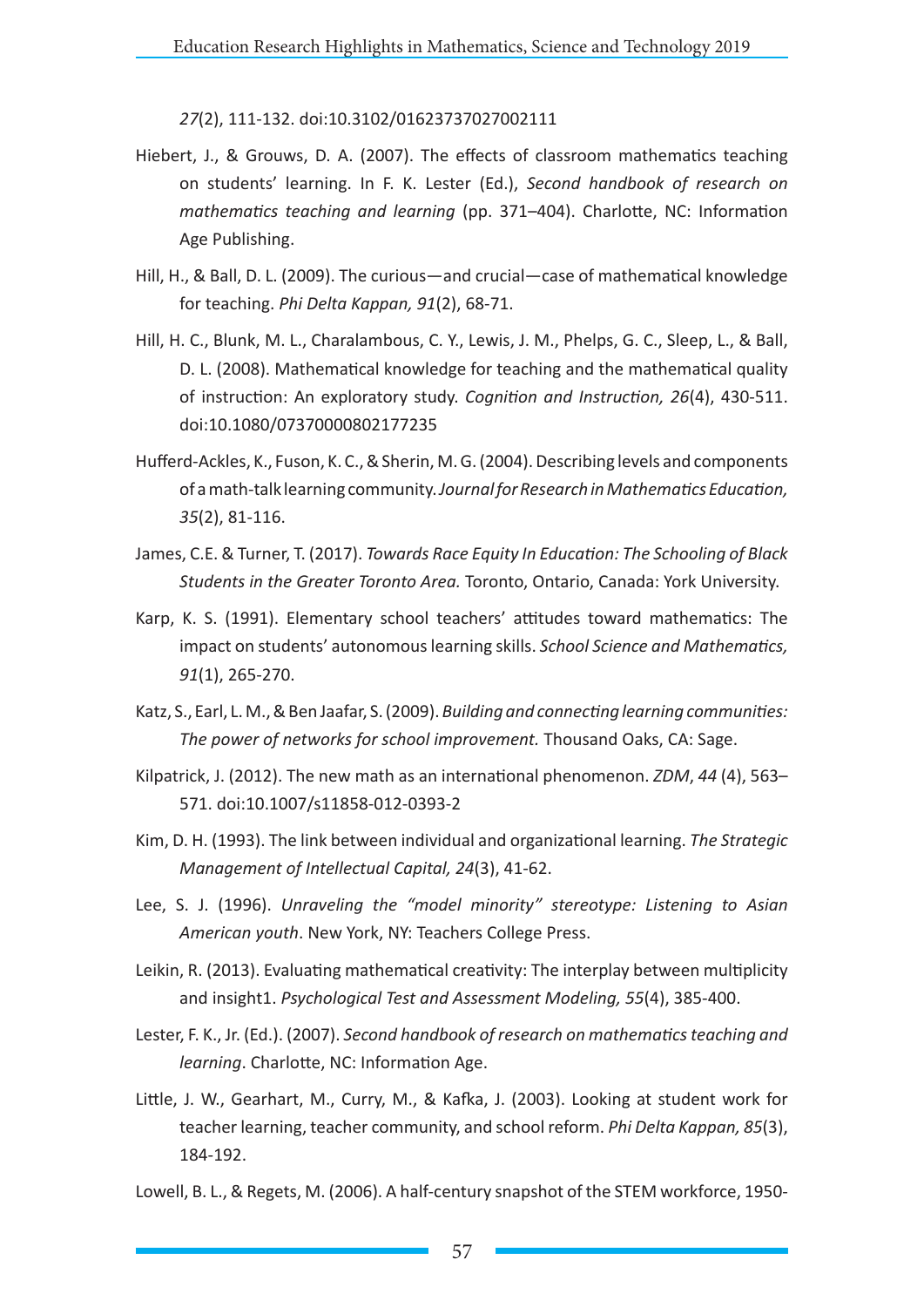2000. Washington, D.C.: Commission on Professionals in Science and Technology.

- Lui, A. M., & Bonner, S. M. (2016). Preservice and inservice teachers' knowledge, beliefs, and instructional planning in primary school mathematics. *Teaching and Teacher Education, 56*, 1-13. doi.org/10.1016/j.tate.2016.01.015
- Ma, L. (1999). *Knowing and teaching elementary mathematics: Teachers' Understanding of fundamental mathematics in China and the United States.* Mahwah, NJ: Lawrence Erlbaum Associates.
- Maaß, K., & Artigue, M. (2013). Implementation of inquiry-based learning in day-to-day teaching: A synthesis. *ZDM*, *45*(6), 779-795.
- Mann, E. L. (2006). Creativity: The essence of mathematics. *Journal for the Education of the Gifted, 30*(2), 236-260.
- Mason, J., & Davis, B. (2013). The Importance of Teachers' Mathematical Awareness for In-the-Moment Pedagogy. *Canadian Journal of Science, Mathematics and Technology Education, 13*(2), 182-197. doi:10.1080/14926156.2013.784830
- Marshall, J. (2006). Math wars 2: It's the teaching, stupid!. *Phi Delta Kappan*, *87*(5), 356- 363. doi:10.1177/003172170608700506
- McCormick, R. (1997). Conceptual and procedural knowledge. *International Journal of Technology and Design Education, 7*(1-2), 141-159.
- McGee, E. O., & Martin, D. B. (2011). "You would not believe what I have to go through to prove my intellectual value!" Stereotype management among academically successful Black mathematics and engineering students. *American Educational Research Journal, 48*(6), 1347-1389. doi:10.3102/0002831211423972
- Merriam, S. B. (2001). Andragogy and self-directed learning: Pillars of adult learning theory. In S. B. Merriam (Ed.), *The new update on adult learning theory. New directions for continuing education, no. 89* (pp. 3-13). San Francisco, CA: Jossey-Bass.
- Moyer, P. S. (2001). Are we having fun yet? How teachers use manipulatives to teach mathematics. *Educational Studies in Mathematics, 47*(2), 175-197. doi:10.1023/A:1014596316942
- Nardi, E., & Steward, S. (2003). Is mathematics TIRED? A profile of quiet disaffection in the secondary mathematics classroom. *British Educational Research Journal, 29*(3), 345-366. doi:10.1080/01411920301852
- National Council of Teachers of Mathematics. (1989). *Curriculum and evaluation standards for school mathematics*. Reston, VA: Author.
- National Council of Teachers of Mathematics. (2000). *Principles and standards for school mathematics.* Reston, VA: Author.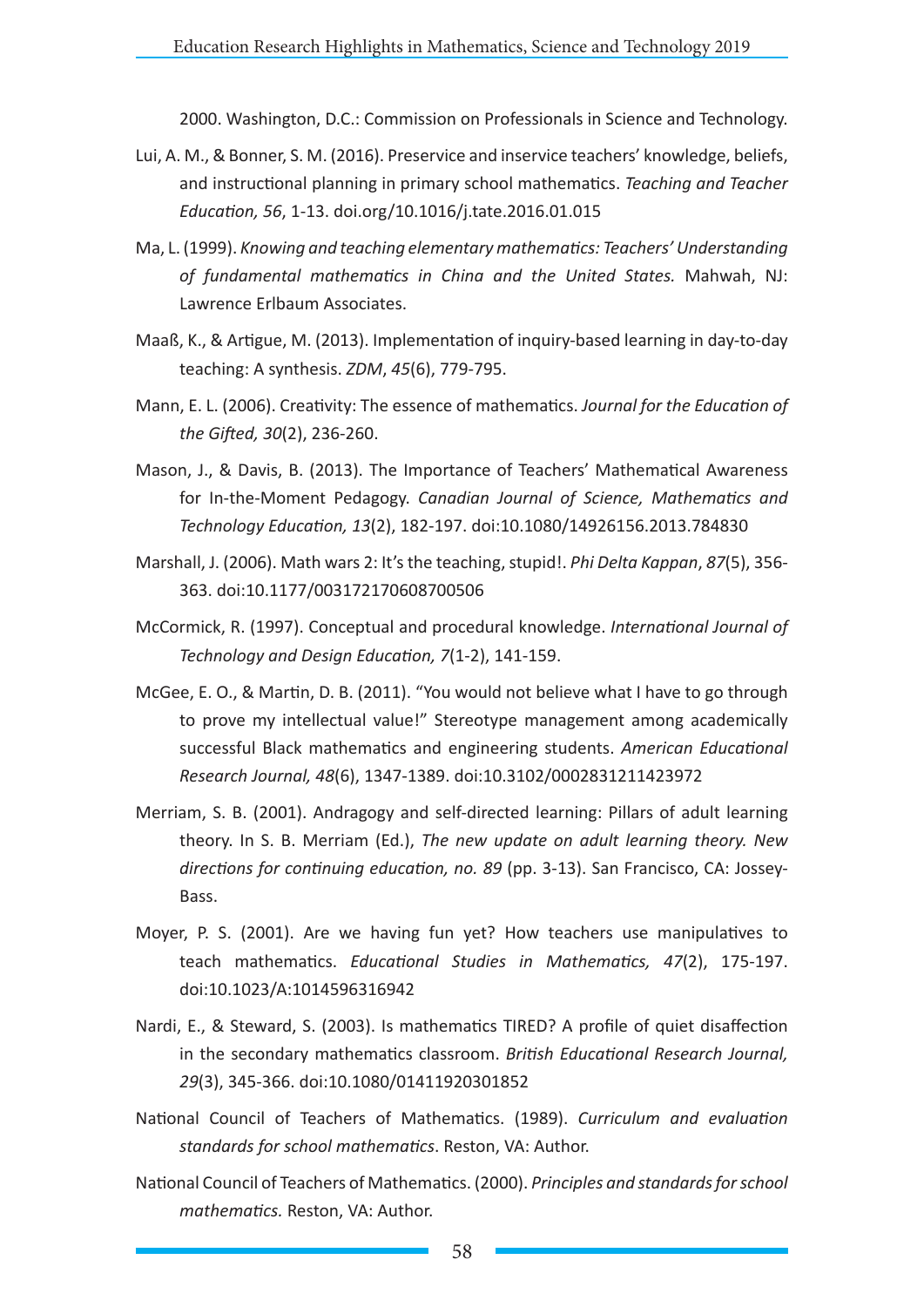- National Council of Teachers of Mathematics. (2014). *Principles to actions: Ensuring mathematical success for all.* Reston, VA: Author.
- National Science Foundation. (2011). *Women, Minorities, and Persons with Disabilities in Science and Engineering*. Arlington, VA: Author.
- Nonaka, I. A., & Takeuchi, H. A. (1995). *The knowledge-creating company: How Japanese companies create the dynamics of innovation.* Oxford, NY: Oxford University Press.
- Office of the Premier. (2017). *Updated curriculum, new report cards coming to Ontario schools: Province modernizing school system to unleash full potential of every student* [News Release]. Retrieved from https://news.ontario.ca/opo/ en/2017/09/updated-curriculum-new-report-cards-coming-to-ontario-schools. html
- Ontario Association for Mathematics Education. (2017). A vision for learning mathematics. Retrieved from http://www.oame.on.ca/main/index1. php?lang=en&code=principles.
- Ontario Ministry of Education. (2005a). *The Ontario Curriculum Grades 1-8: Mathematics*. Toronto, ON: Author.
- Ontario Ministry of Education. (2005b). *The Ontario Curriculum Grades 9 and 10: Mathematics*. Toronto, ON: Author.
- Ontario Ministry of Education. (2019). *Bill 48, Safe and Supportive Classrooms Act*. Toronto, ON: Author. Retrieved from https://www.ola.org/en/legislativebusiness/bills/parliament-42/session-1/bill-48
- Perry, R., & Lewis, C. (2010). Building demand for research through lesson study. In C. E. Coburn & M. K. Stein (Eds.), *Research and practice in education: Building alliances, bridging the divide* (pp. 131-145). Lanham, MD: Rowman & Littlefield.
- Phillips, J. (2003). Powerful learning: Creating learning communities in urban school reform. *Journal of Curriculum and Supervision, 18*(3), 240-258.
- Philipp, R. A. (2008). Motivating Prospective Elementary School Teachers to Learn Mathematics by Focusing upon Children's Mathematical Thinking. *Issues in Teacher Education, 17*(2), 7-26.
- Polanyi, M. (1962). Tacit knowing: Its bearing on some problems of philosophy. *Reviews of Modern Physics, 34*(4), 601-616.
- Ponte, J. P. & Chapman, O. (2008). Preservice mathematics teachers' knowledge and development. In L. D. English (Ed.), *Handbook of international research in mathematics education: Directions for the 21st century* (2nd Edition, pp. 225 - 263). New York: Routledge.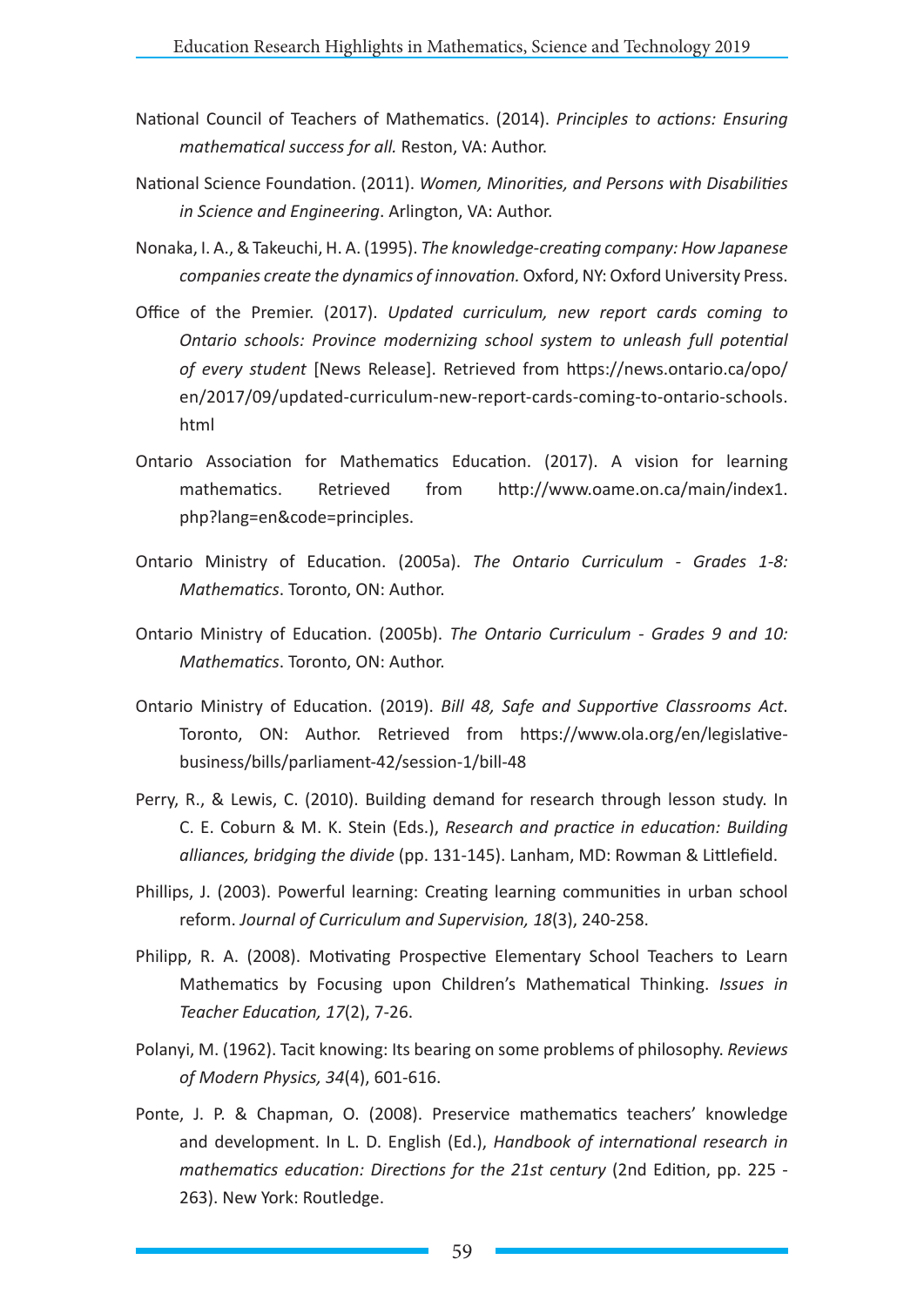- Ramsey, K., & Baethe, B. (2013). The keys to future STEM careers: Basic skills, critical thinking, and ethics. *Delta Kappa Gamma Bulletin, 80*(1), 26-33.
- Reid, S. (2014). Knowledge influencers: Leaders influencing knowledge creation and mobilization. Journal of Educational Administration, 52(3), 332-357. DOI: http:// dx.doi.org/10.1108/JEA-01-2013-0013
- Reid, S. (2015). Designing a knowledge mobilization strategy: Leading through influence. Journal of Leadership Education, 14(3), 159-167. DOI:1012806/V14/I3/A2.
- Reid, M., & Reid, S. (2017). Learning to be a math teacher: What knowledge is essential? International Electronic Journal of Elementary Education, 9(4), 851-872.
- Reid, M., Reid, S., & Hewitt, J. (2018). Nervous about numbers: Math content knowledge and math anxiety of teacher candidates. Master of Teaching Research Journal, (Inaugural Issue), 1-18.
- Richardson, V. (2003). Constructivist pedagogy. *Teachers College Record, 105*(9), 1623– 1640. doi:http://dx.doi.org/10.1046/j.1467-9620.2003.00303.x.
- Rittle-Johnson, B. (2006). Promoting transfer: Effects of self-explanation and direct instruction. *Child Development, 77*(1), 1-15.
- Rittle-Johnson, B., & Star, J. R. (2009). Compared with what? The effects of different comparisons on conceptual knowledge and procedural flexibility for equation solving. *Journal of Educational Psychology, 101*(3), 529-544. doi:10.1037/ a0014224
- Ross, J. A., McDougall, D., & Hogaboam-Gray, A. (2002). Research on reform in mathematics education, 1993-2000. *Alberta Journal of Educational Research, 48*(2), 122-138.
- Schoenfeld, A. H. (2004). The math wars. *Educational Policy*, *18*(1), 253-286. doi:10.1177/0895904803260042
- Silverman, J., & Thompson, P. W. (2008). Toward a framework for the development of mathematical knowledge for teaching. *Journal of Mathematics Teacher Education, 11*(6), 499-511. doi:10.1007/s10857-008-9089-5
- Smith, R. M. (1982). *Learning how to learn: Applied theory for adults*. New York, NY: Cambridge University Press.
- Smyth, F. L., & McArdle, J. J. (2004). Ethnic and gender differences in science graduation at selective colleges with implications for admission policy and college choice. *Research in Higher Education, 45*(4), 353-381. doi:10.1023/ B:RIHE.0000027391.05986.79
- Spillane, J. P. (2000). Cognition and policy implementation: District policymakers and the reform of mathematics education. *Cognition and Instruction, 18*(2), 141-179.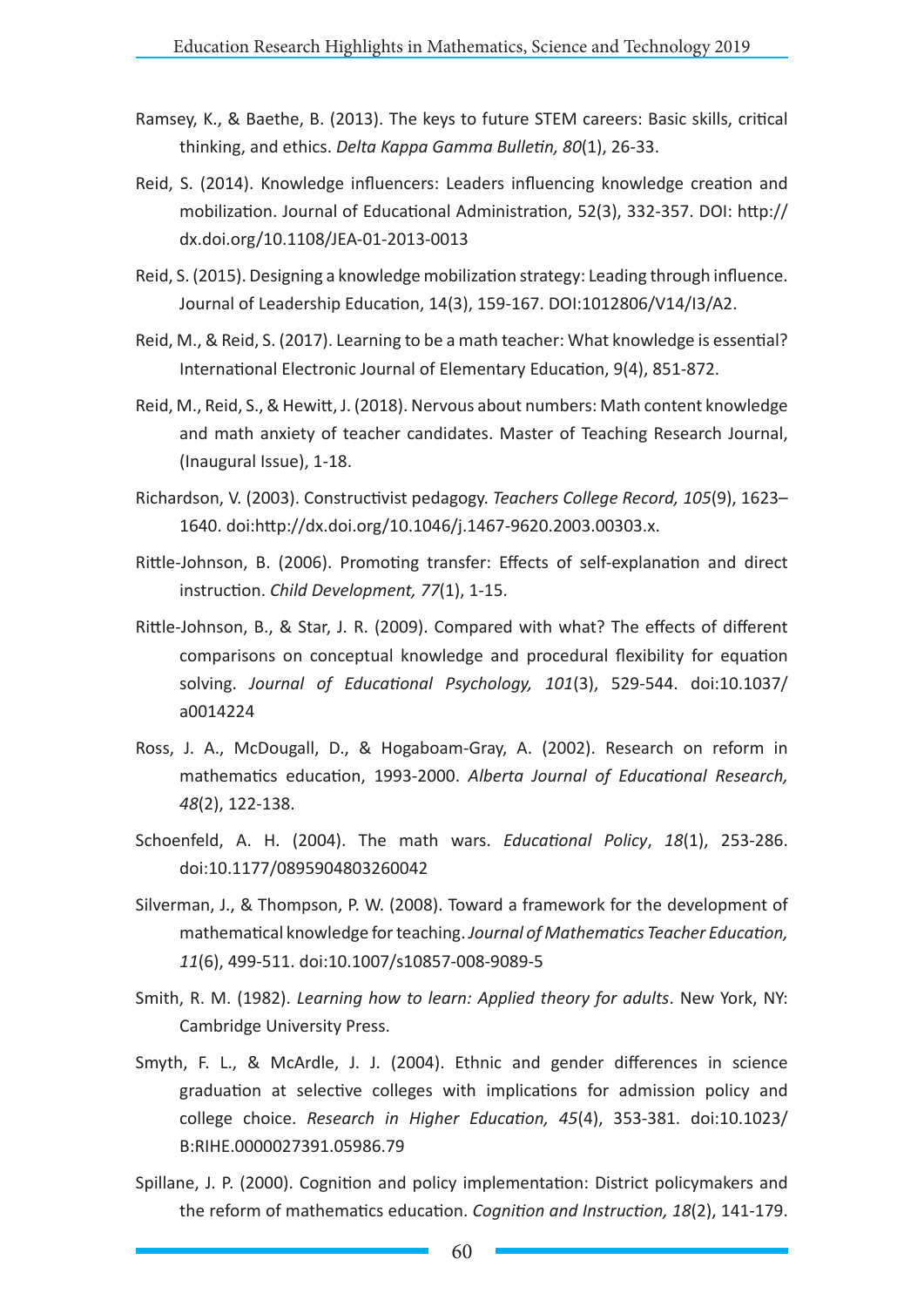doi:10.1207/S1532690XCI1802\_01

- Spillane, J. P. (2005). Primary school leadership practice: How the subject matters. *School Leadership and Management*, *25*(4), 383-397. doi:10.1080/13634230500197231
- Steele, C. M. (1992). Race and the schooling of Black Americans. *The Atlantic Monthly, 269*(4), 68-78.
- Steele, C. M. (1997). A threat in the air: How stereotypes shape intellectual identity and performance. *American Psychologist, 52*(6), 613-629. doi:10.1037/0003- 066X.52.6.613
- Steele, C. M., & Aronson, J. (1995). Stereotype threat and the intellectual test performance of African Americans. *Journal of Personality and Social Psychology, 69*(5), 797-811. doi:10.1037/0022-3514.69.5.797
- Swars, S.L., Daane, C.J., & Giesen, J. (2006). Mathematics anxiety and mathematics teacher efficacy: What is the relationship in elementary pre-service teachers? *School Science and Mathematics*, *106*(7), 306-315. doi:10.1111/j.1949-8594.2006. tb17921.x
- Swackhamer, L. E., Koellner, K., Basile, C., & Kimbrough, D. (2009). Increasing the selfefficacy of inservice teachers through content knowledge. *Teacher Education Quarterly, 36*(2), 63-78.
- Thanheiser, E., Browning, C., Edson, A. J., Lo, J. J., Whitacre, I., Olanoff, D., & Morton, C. (2014). Prospective elementary mathematics teacher content knowledge: What do we know, what do we not know, and where do we go? *The Mathematics Enthusiast, 11*(2), 433-448.
- Thames, M., & Ball, D. L. (2010). What math knowledge does teaching require? *Teaching Children Mathematics, 17*(4), 220-229.
- Tine, M., & Gotlieb, R. (2013). Gender-, race-, and income-based stereotype threat: the effects of multiple stigmatized aspects of identity on math performance and working memory function. *Social Psychology of Education, 16*(3), 353-376. doi:10.1007/s11218-013-9224-8
- Tomasetto, C., Alparone, F. R., & Cadinu, M. (2011). Girls' math performance under stereotype threat: The moderating role of mothers' gender stereotypes. *Developmental Psychology, 47*(4), 943-949. doi:10.1037/a0024047
- Trice, A. D., & Ogden, E. D. (1986). Correlates of mathematics anxiety in first-year elementary school teachers. *Educational Research Quarterly, 11*(3), 2-4.
- Vinson, B. M. (2001). A comparison of preservice teachers' mathematics anxiety before and after a methods class emphasizing manipulatives. *Early Childhood Education Journal*, *29*(2), 89-94.